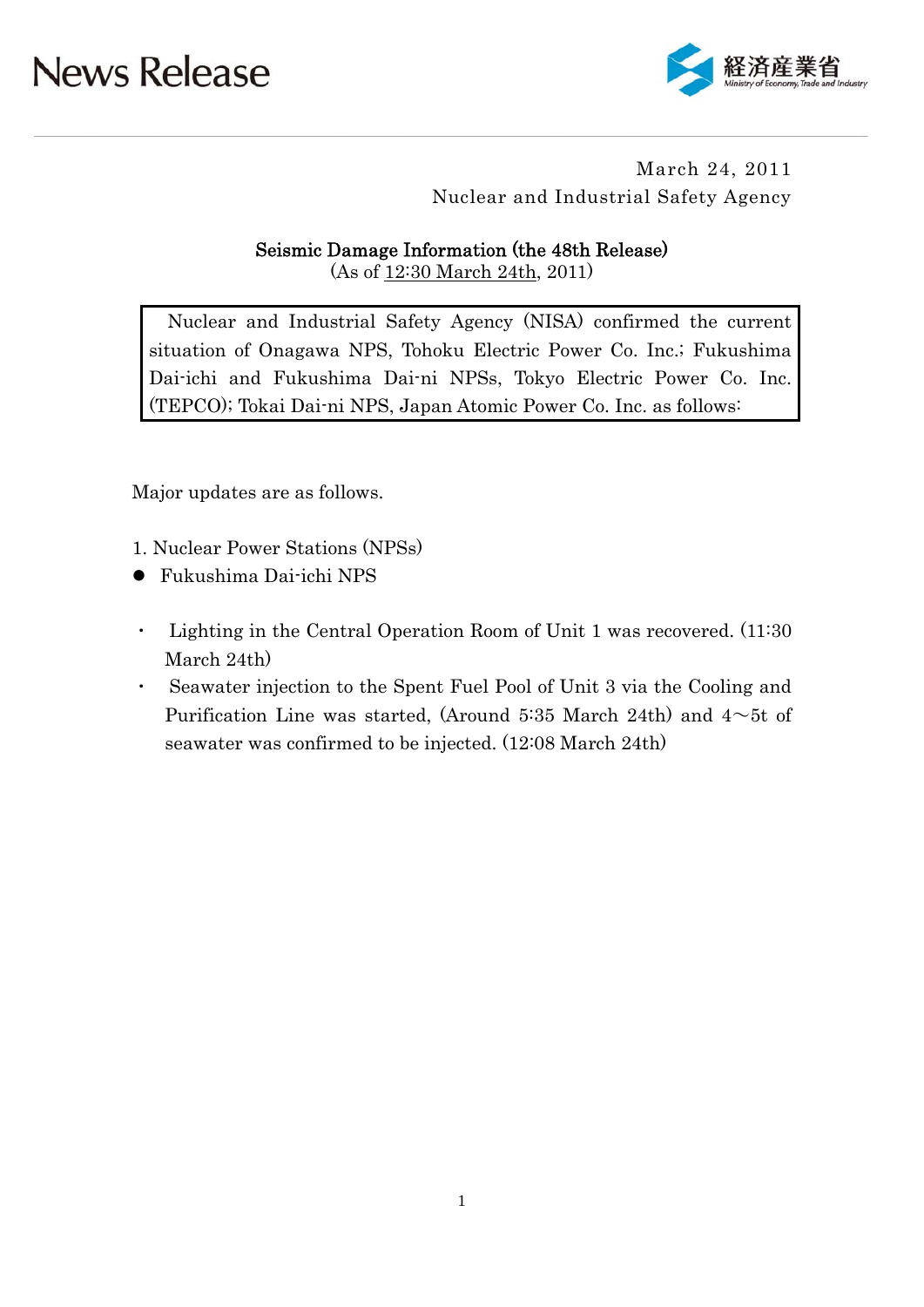

(Attached sheet)

### 1. The state of operation at NPS (Number of automatic shutdown units: 10)

- Fukushima Dai-ichi NPS, TEPCO (Okuma Town and FutabaTown, Futaba County, Fukushima Prefecture)
- (1) The state of operation

| Unit 1 (460MWe):     | automatic shutdown                           |
|----------------------|----------------------------------------------|
| Unit 2 (784MWe):     | automatic shutdown                           |
| Unit 3 (784MWe):     | automatic shutdown                           |
| Unit 4 (784MWe):     | in periodic inspection outage                |
| Unit 5 (784MWe):     | in periodic inspection outage, cold shutdown |
|                      | at 14:30 March 20th                          |
| Unit $6(1,100MWe)$ : | in periodic inspection outage, cold shutdown |
|                      | at 19:27 March 20th                          |

|                                                                             | Unit 1                     | Unit 2                             | Unit 3                     | Unit 4                       | Unit 5                 | Unit 6                 |
|-----------------------------------------------------------------------------|----------------------------|------------------------------------|----------------------------|------------------------------|------------------------|------------------------|
| Reactor<br>Pressure*1<br>[MPa]                                              | 0.533(A)<br>0.502(B)       | $-0.034(A)$<br>0.063(B)            | 0.137(A)<br>0.002(C)       |                              | 0.108                  | 0.109                  |
| CV Pressure<br>$(D/W)$ [kPa]                                                | 400                        | 110                                | 107                        |                              |                        |                        |
| Reactor Water<br>Level <sup>*2</sup> [mm]                                   | $-1,700(A)$<br>$-1,700(B)$ | $-1,150(A)$<br>Not<br>available(B) | $-1,900(A)$<br>$-2,300(B)$ |                              | 1,925                  | 2,360                  |
| Suppression<br>Pool<br>Water<br>Temperature<br>$(S/C)$ $[\mathcal{C}]$      |                            |                                    |                            |                              |                        |                        |
| Suppression<br>Pool Pressure<br>$(S/C)$ [kPa]                               | 395                        | down scale                         | 199                        |                              |                        |                        |
| Fuel<br>Spent<br>Pool<br>Water<br>Temperature<br>$\lbrack \text{C} \rbrack$ |                            | 47                                 |                            | Incorrect<br>Indictatio<br>n | 47.2                   | 26.0                   |
| Time<br>of<br>Measurement                                                   | 11:00<br>March<br>24th     | 09:00<br>March<br>24th             | 10:20<br>March<br>24th     | 11:00<br>March<br>24th       | 11:00<br>March<br>24th | 11:00<br>March<br>24th |

#### (2) Major Plant Parameters (As of 11:00 March 24th)

\*1: Converted from reading value to absolute pressure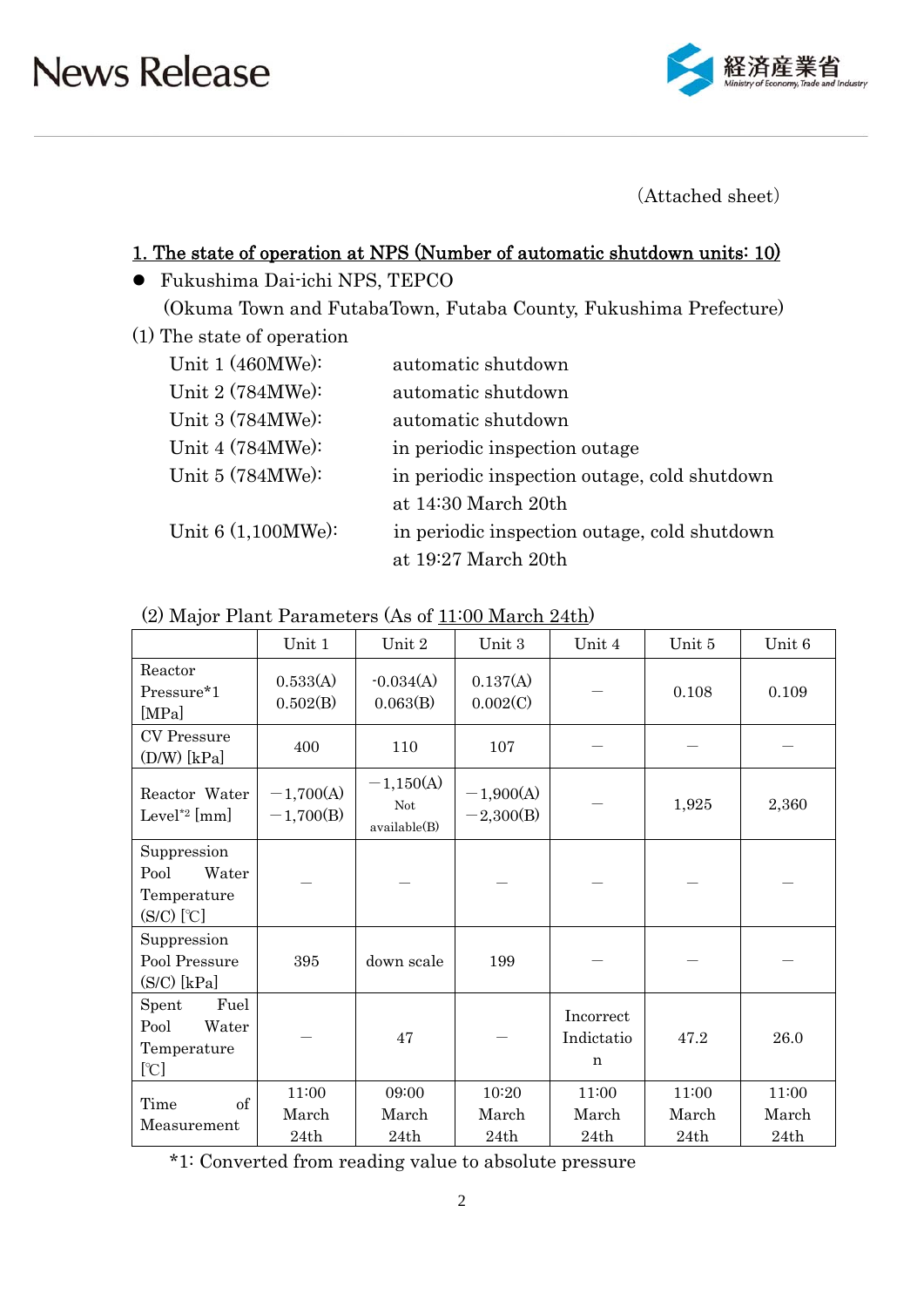

\*2: Distance from the top of fuel

(3) Situation of Each Unit

### <Unit 1>

- ・ TEPCO reported to NISA the event (Inability of water injection of the Emergency Core Cooling System) falling under the Article 15 of the Act on Special Measures Concerning Nuclear Emergency Preparedness. (16:36 March 11th)
- ・ Operation of Vent (10:17 March 12th)
- ・ Seawater injection to the Reactor Pressure Vessel (RPV) via the Fire Extinguish Line started. (20:20 March 12th)
- $\rightarrow$ Temporary interruption of the injection (01:10 March 14th)
- ・ The sound of explosion in Unit 1 occurred. (15:36 March 12th)
- ・ The amount of injected water to the to the Reactor Core was increased by utilizing the Water Supply Line in addition to the Fire Extinguish Line.  $(2m^3/h\rightarrow 18m^3/h)$ . (02:33 March 23rd) Later, it was switched to the Water Supply Line only (around 11m3/h). (09:00 March 23rd)
- ・ Lighting in the Central Operation Room was recovered. (11:30 March 24th)
- ・ Seawater injection to RPV continues. (As of 12:30 March 24th)

<Unit 2>

- ・ TEPCO reported to NISA the event (Inability of water injection of the Emergency Core Cooling System) falling under the Article 15 of the Act on Special Measures Concerning Nuclear Emergency Preparedness. (16:36 March 11th)
- ・ Operation of Vent (11:00 March 13th)
- ・ The Blow-out Panel of reactor building was opened due to the explosion in the reactor building of Unit 3. (After 11:00 March 14th)
- ・ Reactor water level tended to decrease. (13:18 March 14th) TEPCO reported to NISA the event (Loss of reactor cooling functions) falling under the Article 15 of the Act on Special Measures Concerning Nuclear Emergency Preparedness. (13:49 March 14th)
- ・ Seawater injection to RPV via the Fire Extinguish line was ready. (19:20 March 14th)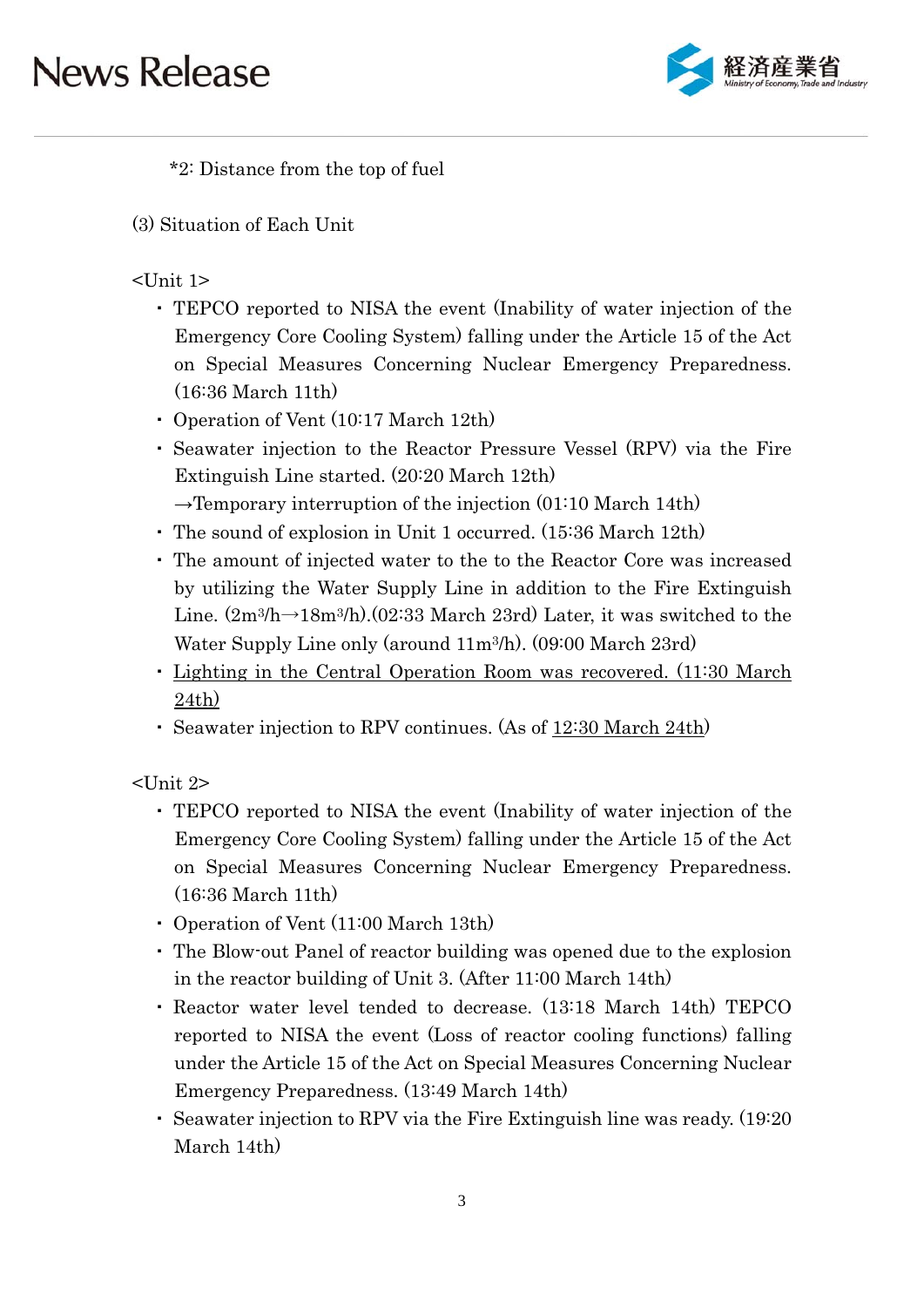

- ・ Water level in RPV tended to decrease. (22:50 March 14th)
- ・ Operation of Vent (0:02 March 15th)
- ・ A sound of explosion was made in Unit 2. As the pressure in Suppression Chamber decreased (06:10 March 15th), there was a possibility that an incident occurred in the Chamber. (About 06:20 March 15th)
- ・ Electric power receiving at the emergency power source transformer from the external transmission line was completed. The work for laying the electric cable from the facility to the load side was carried out. (As of 13:30 March 19th)
- ・ Injection of 40t of Seawater to the Spent Fuel Pool was started.(from 15:00 till 17:20 March 20th)
- ・ Power Center of Unit 2 received electricity (15:46 March 20th)
- ・ White smoke generated. (18:22 March 21st)
- ・ White smoke was died down and almost invisible. (As of 07:11 March 22nd)
- ・ Injection of 18t of Seawater to the Spent Fuel Pool was carried out. (From 16:07 till 17:01 March 22nd)
- ・ Seawater injection to RPV continues. (As of 12:30 March 24th)

<Unit 3>

- ・ Operation of Vent (20:41 March 12th)
- ・ Operation of Vent (09:20 March 13th)
- ・ Fresh water started to be injected to RPV via the Fire Extinguish Line. (11:55 March 13th)
- ・ Seawater started to be injected to RPV via the Fire Extinguish Line. (13:12 March 13th)
- ・ Seawater injection for Units 1 and 3 was interrupted due to the lack of seawater in pit. (01:10 March 14th)
- ・ Seawater injection to RPV for Unit 3 was restarted. (03:20 March 14th)
- ・ Operation of Vent (05:20 March 14th)
- ・ The pressure in Primary Containment Vessel (PCV) of Unit 3 rose unusually. (07:44 March 14th) TEPCO reported to NISA on the event falling under the Article 15 of the Act on Special Measures Concerning Nuclear Emergency Preparedness. (7:52 March 14th)
- ・ In Unit 3, the explosion like Unit 1 occurred around the reactor building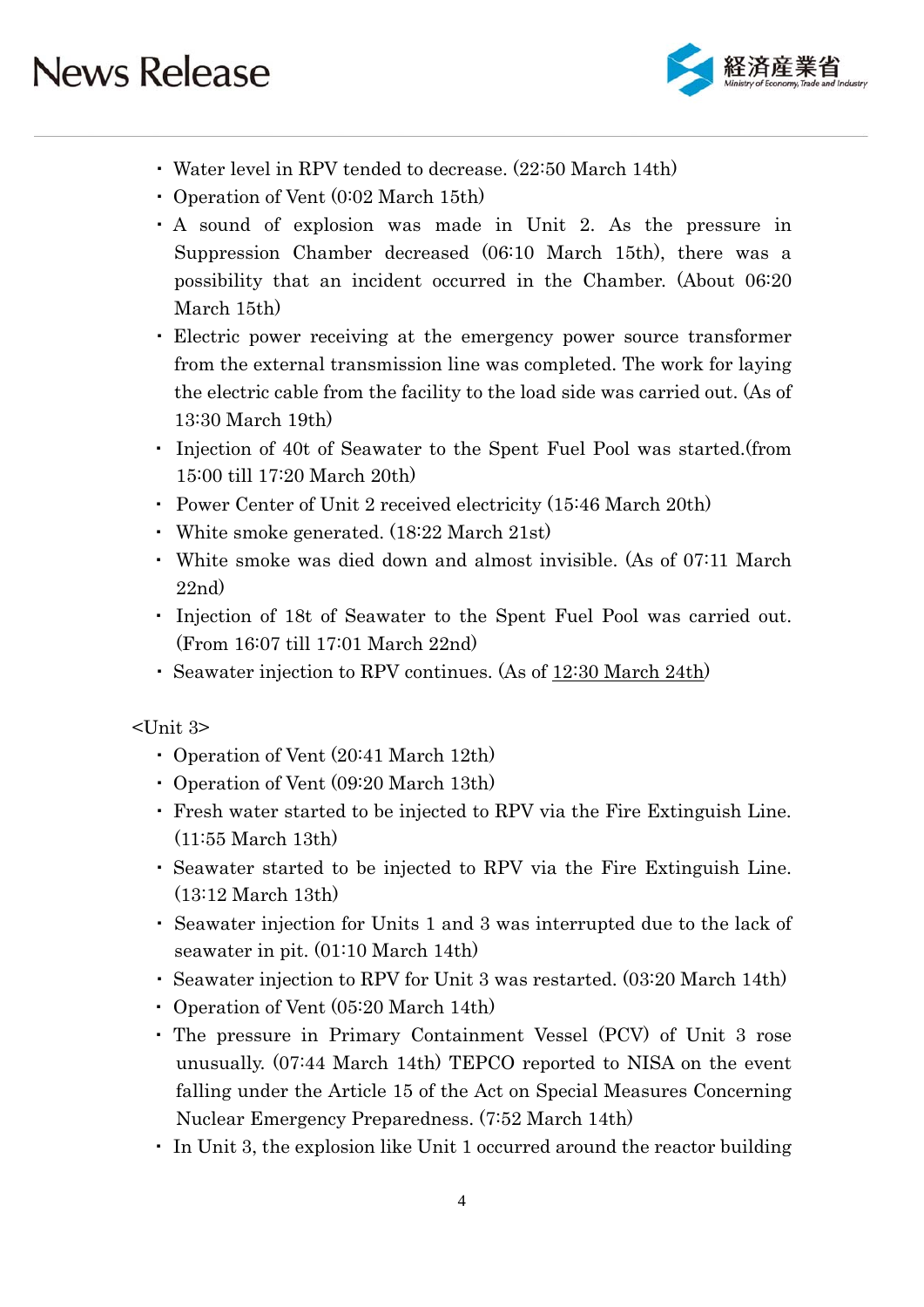

(11:01 March 14th)

- ・ The white smoke like steam generated from Unit 3. (08:30 March 16th)
- ・ Because of the possibility that PCV of Unit 3 was damaged, the workers evacuated from the main control room of Units 3 and 4 (common control room). (10:45 March 16th) Thereafter the operators returned to the room and restarted the operation of water injection. (11:30 March 16th)
- ・ Seawater was discharged 4 times to Unit 3 by the helicopters of the Self-Defence Force. (9:48, 9:52, 9:58 and 10:01 March 17th)
- ・ The riot police arrived at the site for the water spray from the grand. (16:10 March 17th)
- ・ The Self-Defence Force started the water spray using a fire engine. (19:35 March 17th)
- ・ The water spray from the ground was carried out by the riot police. (From 19:05 till 19:13 March 17th)
- ・ The water spray from the ground was carried out by the Self-Defense Force using 5 fire engines. (19:35, 19:45, 19:53, 20:00 and 20:07 March 17th)
- ・ The water spray from the ground using 6 fire engines (6 tons of water spray per engine) was carried out by the Self-Defence Force. (From before 14:00 till 14:38 March 18th)
- ・ The water spray from the ground using a fire engine provided by the US Military was carried out. (Finished at 14:45 March 18th)
- ・ Hyper Rescue Unit of Tokyo Fire Department (14 vehicles) arrived at the Main Gate (23:10 March 18th) and 6 vehicles of them entered the NPS in order to spray water from the ground. (23:30 March 18th)
- ・ Hyper Rescue Unit of Tokyo Fire Department carried out the water spray. (Finished at 03:40 March 20th)
- ・ The pressure in PCV of Unit 3 rose (320 kPa as of 11:00 March 20th). Preparation to lower the pressure was carried. Judging from the situation, immediate pressure relief was not required. Monitoring the pressure continues (120 kPa at 12:15 March 21st).
- ・ On-site survey for leading electric cable (From 11:00 till 16:00 March 20th)
- ・ Water spray over the Spent Fuel Pool of Unit 3 by Hyper Rescue Unit of Tokyo Fire Department was carried out (From 21:39 March 20th till 03:58 March 21st).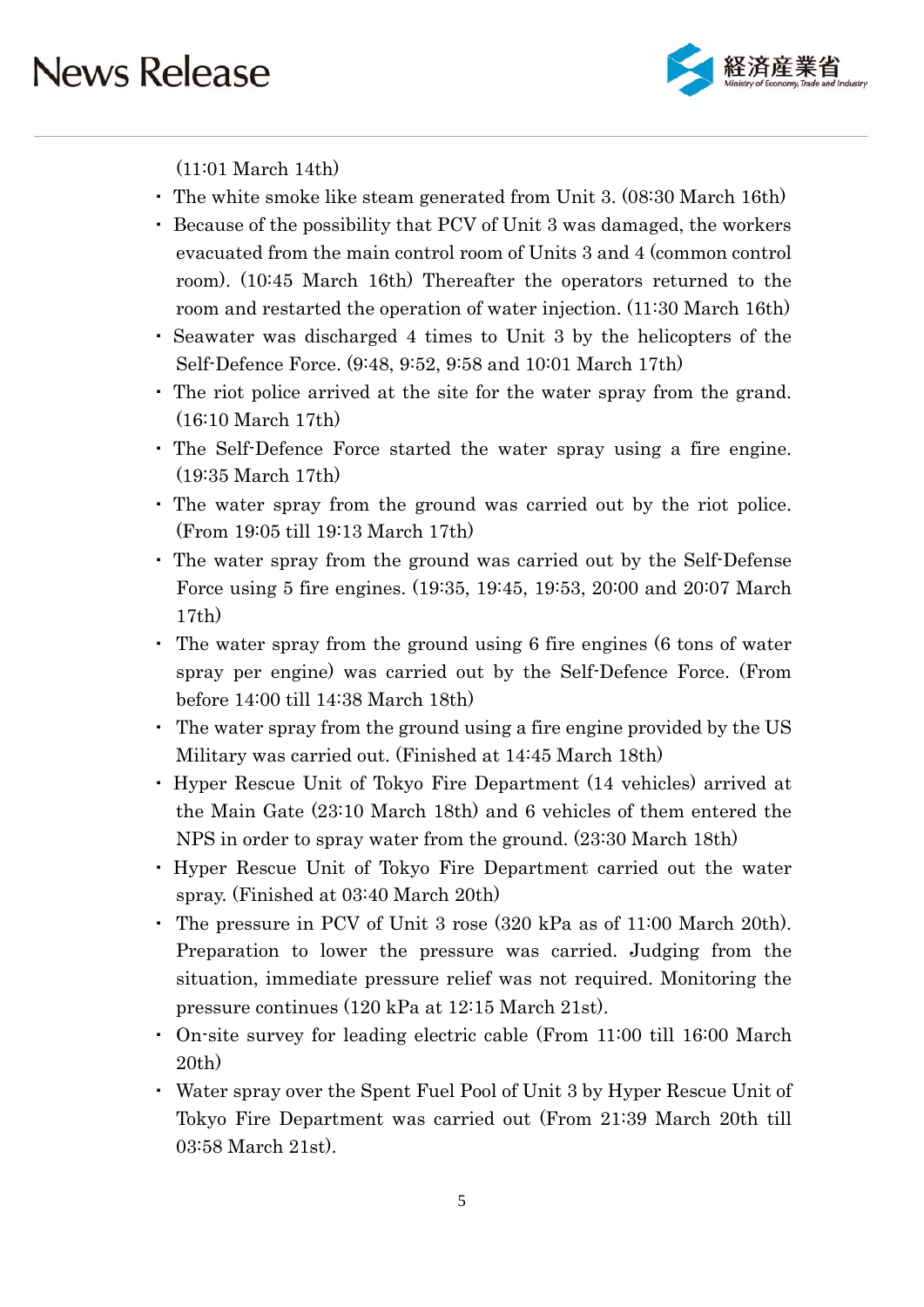

- ・ Works for the recovery of external power supply is being carried out.
- ・ Grayish smoke generated from Unit 3. (At around 15:55 March 21st)
- ・ The smoke was confirmed to be died down. (17:55 March 21st)
- ・ Grayish smoke changed to be whitish and seems to be ceasing. (As of 07:11 March 22nd)
- ・ Water spray (Around 180t) by Hyper Rescue Unit of Tokyo Fire Department was carried out. (from 15:10 till 15:59 March 22nd)
- ・ Lighting was recovered in the Central Operation Room. (22:43 March 22nd)
- ・ Injection of 35t of seawater to the Spent Fuel Pool via the Cooling and Purification Line was carried out. (From 11:03 till 13:20 March 23rd)
- ・ Slightly blackish smoke generated from the reactor building. (Around 16:20 March 23rd) At around 23:30 March 23rd and around 4:50 March 24th, it was reported that the smoke seemed to cease.
- ・ Seawater injection to the Spent Fuel Pool via the Cooling and Purification Line was started, (Around 5:35 March 24th) and  $4 \sim 5t$  of seawater was confirmed to be injected. (12:08 March 24th)
- ・ Seawater injection to RPV continues. (As of 12:30 March 24th)

<Unit 4>

- ・ Because of the replacement work of the Shroud of RPV, no fuel was inside the RPV.
- ・ The temperature of water in the Spent Fuel Pool at Unit 4 had increased. (84 ℃ at 04:08 March 14th)
- ・ It was confirmed that a part of wall in the operation area of Unit 4 was damaged. (06:14 March 15th)
- ・ The fire at Unit 4 occurred. (09:38 March 15th) TEPCO reported that the fire was extinguished spontaneously. (11:00 March 15th)
- ・ The fire occurred at Unit 4. (5:45 March 16th) TEPCO reported that no fire could be confirmed on the ground.(At around 06:15 March 16th)
- ・ The Self-Defence Force started water spray over the Spent Fuel Pool of Unit 4 (09:43 March 20th).
- ・ On-site survey for leading electric cable (From 11:00 till 16:00 March 20th)
- ・ Water spray over the Spent Fuel Pool of Unit 4 by Self-Defence Force was started. (From around 18:30 till 19:46 March 20th).
- ・ Water spray over the Spent Fuel Pool by Self-Defence Force using 13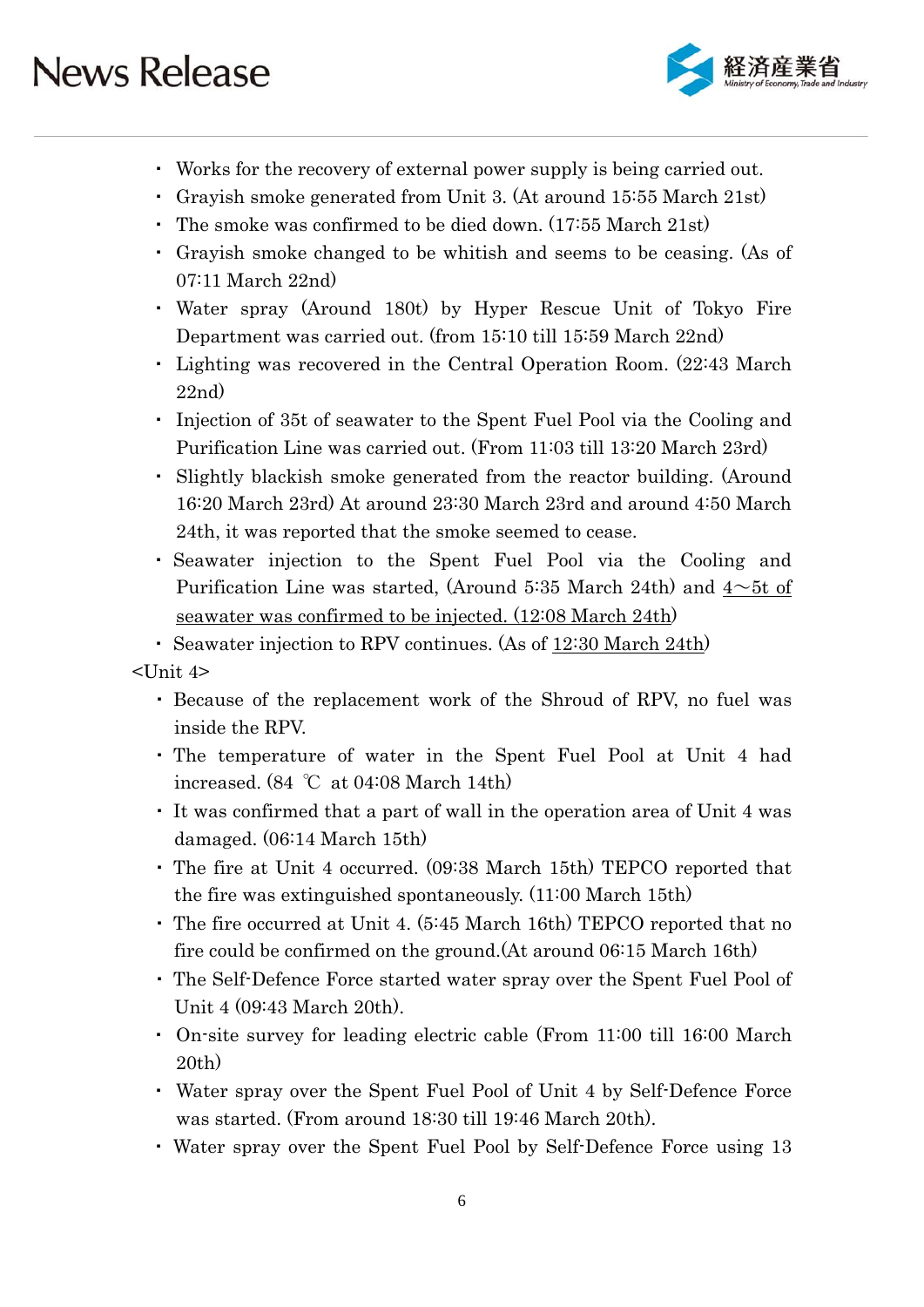

fire engines was started (From 06:37 till 08:41 March 21st).

- ・ Works for laying electricity cable to the Power Center was completed. (At around 15:00 March 21st)
- ・ Power Center received electricity. (10:35 March 22nd)
- ・ Spray of around 150t of water using Concrete Pump Truck (50t/h) was carried out. (from 17:17 till 20:32 March 22nd)
- ・ Spray of around 130t of water using Concrete Pump Truck (50t/h) was carried out. (From 10:00 till 13:02 March 23rd)

<Units 5 and 6>

- ・ The first unit of Emergency Diesel Generator (B) for Unit 6 is operating and supplying electricity. Water injection to RPV and the Spent Fuel Pool through the system of Make up Water Condensate (MUWC) is being carried out.
- ・ The second unit of Emergency Diesel Generator (A) for Unit 6 started up. (04:22 March 19th)
- ・ The pumps for Residual Heat Removal (RHR) (C) for Unit 5 (05:00 March 19th) and RHR (B) for Unit 6 (22:14 March 19th) started up and recovered heat removal function. It cools Spent Fuel Pool with priority. (Power supply : Emergency Diesel Generator for Unit 6) (05:00 March 19th)
- ・ Unit 5 under cold shut down (14:30 March 20th)
- ・ Unit 6 under cold shut down (19:27 March 20th)
- ・ Receiving electricity reached to the transformer of starter. (19:52 March 20th)
- ・ Power supply to Unit 5 was switched from the Emergency Diesel Generator to external power supply. (11:36 March 21st)
- ・ Power supply to Unit 6 was switched from the Emergency Diesel Generator to external power supply. (19:17 March 22nd)
- ・ The pumps for Residual Heat Removal (RHR) was automatically stopped when the power supply was switched from the temporary to the permanent. (17:24 March 23rd)

<Common Spent Fuel Pool>

・ It was confirmed that the water level of Spent Fuel Pool was maintained full at after 06:00 March 18th.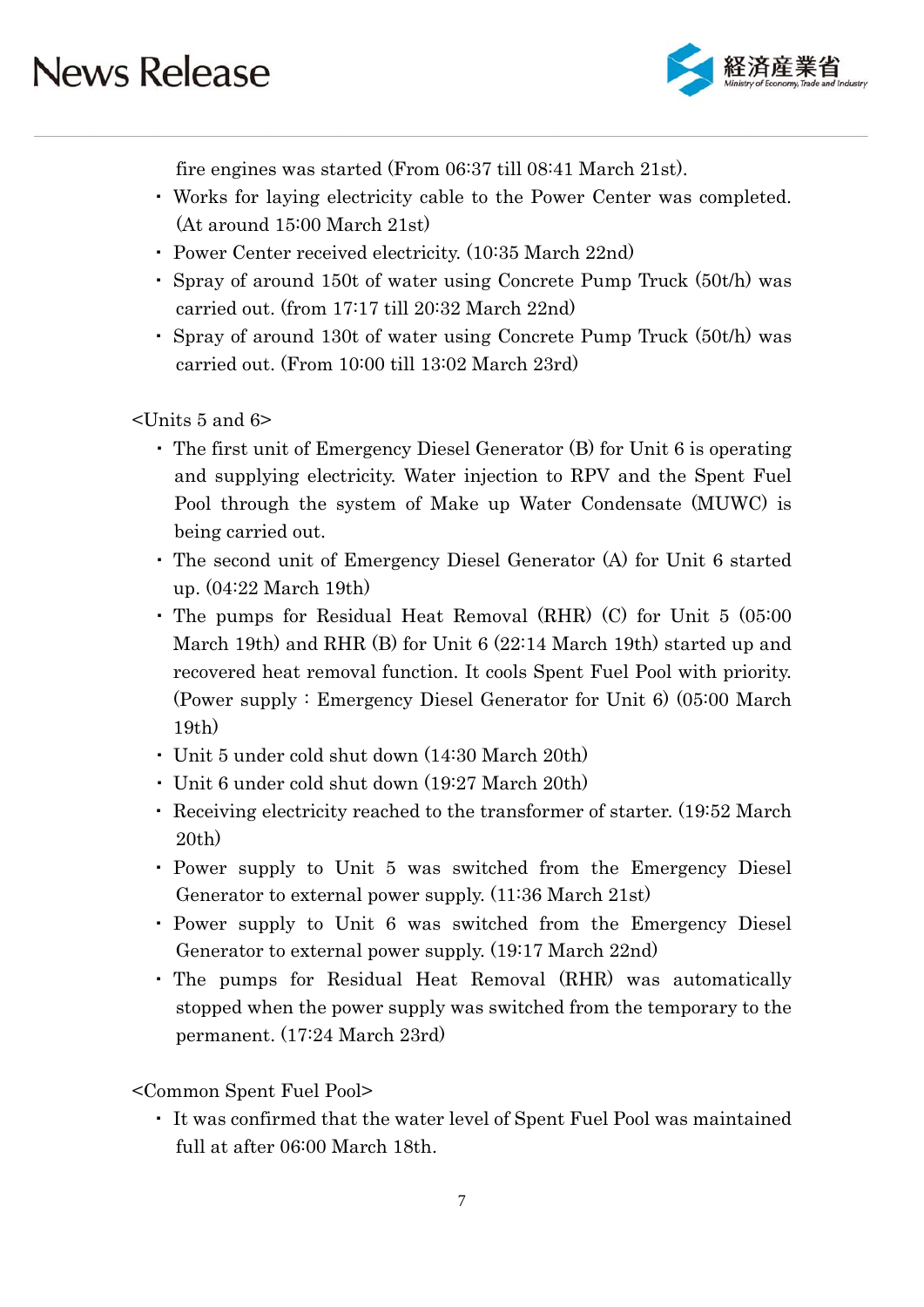

- As of 09:00 March 19th, the water temperature in the pool is  $57^{\circ}$ C.
- ・ Water spray over the Common Spent Fuel Pool was started (From 10:37 till 15:30 March 21st)
- ・ As of 16:30 March 21st, water temperature of the pool was around 61℃.
- ・ As of 13:15 March 23rd, water temperature of the pool was around 57℃.

 Fukushima Dai-ni NPS (TEPCO) (Naraha Town / Tomioka Town, Futaba County, Fukushima Prefecture.)

(1) The state of operation

| Unit1 $(1,100MWe)$ : |            | automatic shutdown, cold shut down at 17:00, |  |  |  |
|----------------------|------------|----------------------------------------------|--|--|--|
|                      | March 14th |                                              |  |  |  |
| Unit2 $(1,100MWe)$ : |            | automatic shutdown, cold shut down at 18:00, |  |  |  |
|                      | March 14th |                                              |  |  |  |
| Unit3 $(1,100MWe)$ : |            | automatic shutdown, cold shut down at 12:15, |  |  |  |
|                      | March 12th |                                              |  |  |  |
| Unit4 $(1,100MWe)$ : |            | automatic shutdown, cold shut down at 07:15, |  |  |  |
|                      | March 15th |                                              |  |  |  |

|                        | Unit         | Unit 1               | Unit 2 | Unit 3   | Unit 4   |  |
|------------------------|--------------|----------------------|--------|----------|----------|--|
| Reactor                | MPa          | 0.15                 | 0.12   | 0.11     | 0.14     |  |
| Pressure <sup>*1</sup> |              |                      |        |          |          |  |
| Reactor<br>water       | $\mathrm{C}$ | 30.3                 | 28.0   | 34.3     | 29.6     |  |
| temperature            |              |                      |        |          |          |  |
| Reactor<br>water       |              |                      |        |          |          |  |
| $level^*2$             | mm           | 9,196                | 10,296 | 8,450    | 8,785    |  |
| Suppression            |              |                      |        |          |          |  |
| pool<br>water          | $\mathrm{C}$ | 25                   | 24     | 27       | 28       |  |
| temperature            |              |                      |        |          |          |  |
| Suppression            | kPa          |                      |        |          | 105      |  |
| pool pressure          | (abs)        | 108                  | 106    | 104      |          |  |
| Remarks                |              | cold                 | cold   | cold     | cold     |  |
|                        |              | shutdown<br>shutdown |        | shutdown | shutdown |  |

(2) Major plant parameters (As of 12:00 March 24th)

\*1: Converted from reading value to absolute pressure

\*2: Distance from the top of fuel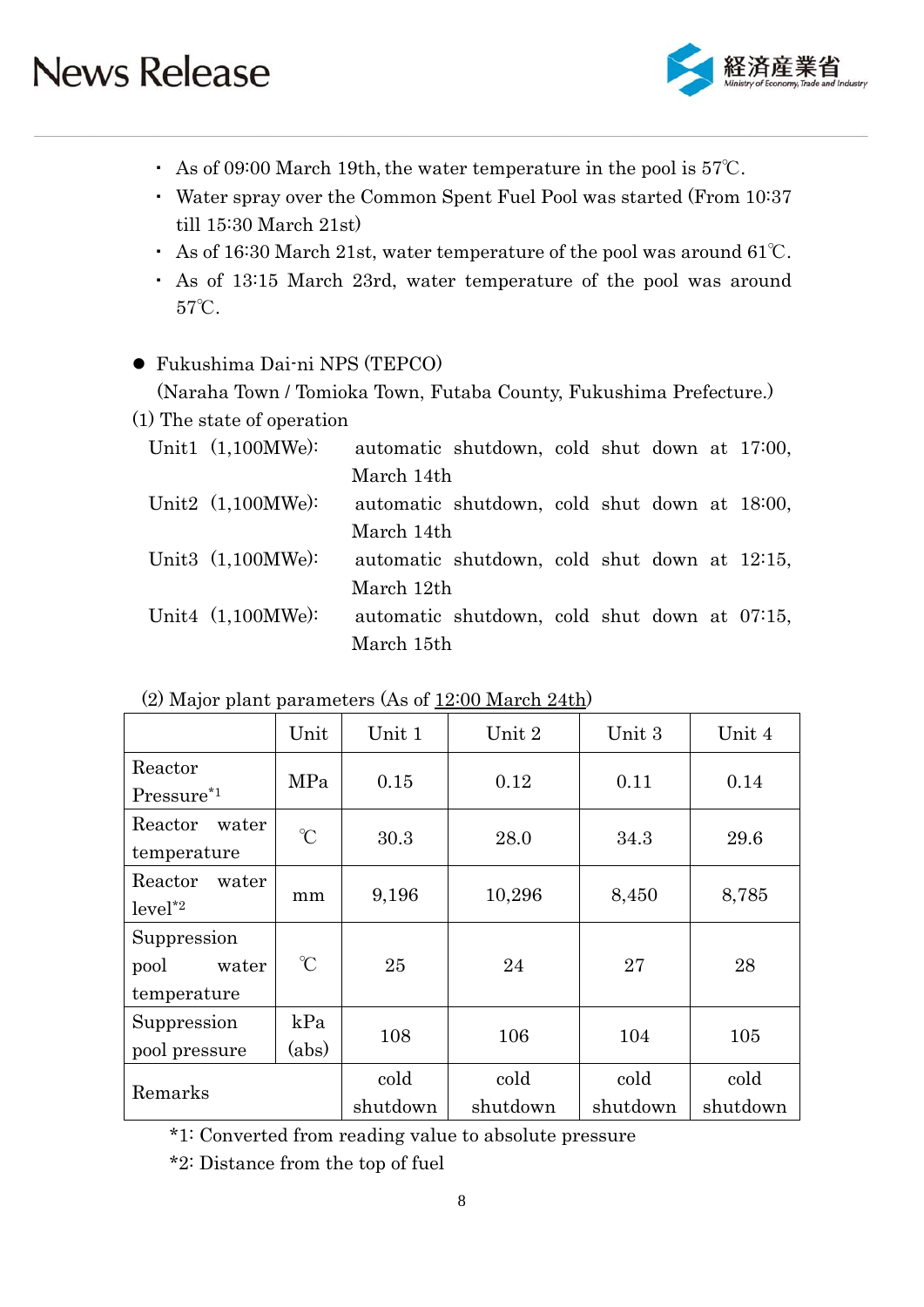

(3) Report concerning other incidents

- ・ TEPCO reported to NISA the event in accordance with the Article 10 of the Act on Special Measures Concerning Nuclear Emergency Preparedness regarding Unit 1. (18:08 March 11th)
- ・ TEPCO reported to NISA the events in accordance with the Article 10 regarding Units 1, 2 and 4. (18:33 March 11th)
- ・ TEPCO reported to NISA the event (Loss of pressure suppression function) falling under the Article 15 of the Act on Special Measures Concerning Nuclear Emergency Preparedness regarding Unit 1. (5:22 March 12th)
- ・ TEPCO reported to NISA the event (Loss of pressure suppression function) falling under the Article 15 of the Act on Special Measures Concerning Nuclear Emergency Preparedness regarding Unit 2. (5:32 March 12th)
- ・ TEPCO reported to NISA the event (Loss of pressure suppression function) falling under the Article 15 of the Act on Special Measures Concerning Nuclear Emergency Preparedness regarding Unit 4 of Fukushima Dai-ni NPS. (6:07 March 12th)
- Onagawa NPS (Tohoku Electric Power Co. Inc.)

(Onagawa Town, Oga County and Ishinomaki City, Miyagi Prefecture) (1) The state of operation

Unit 1 (524MWe): automatic shutdown, cold shut down at 0:58, March 12th Unit 2 (825MWe): automatic shutdown, cold shut down at earthquake

Unit 3 (825MWe): automatic shutdown, cold shut down at 1:17, March 12th

(2) Readings of monitoring post, etc.

MP2 (Monitoring at the North End of Site Boundary) approx. 1.4  $\mu$  SV/h (16:00 March 22nd)  $\rightarrow$  approx. 1.2  $\mu$  SV/h (16:00 March 23rd)

- (3) Report concerning other incidents
	- Fire Smoke on the first basement of the Turbine Building was confirmed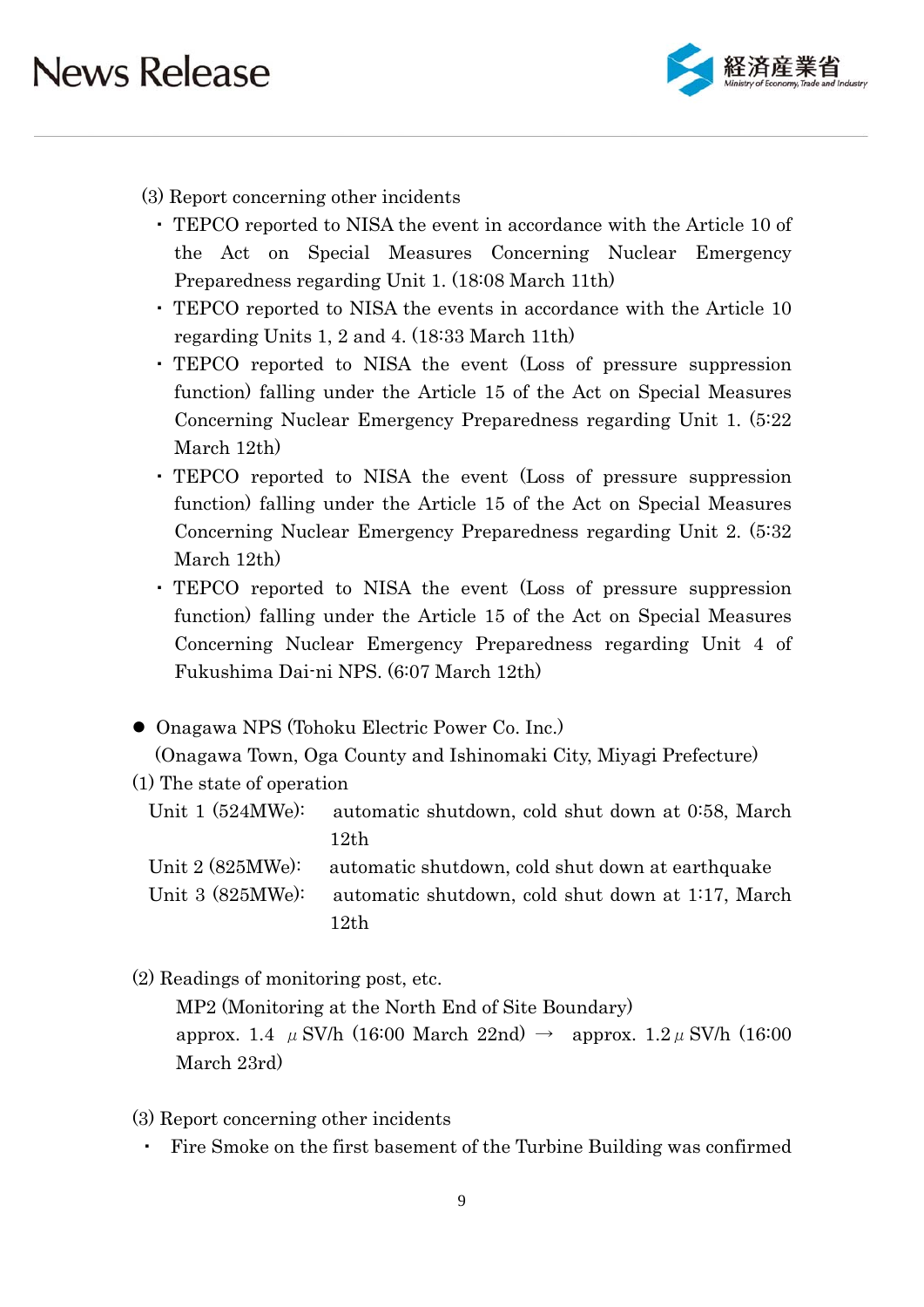

to be extinguished. (22:55 on March 11th)

Tohoku Electric Power Co. reported to NISA in accordance with the Article 10 of the Act on Special Measures Concerning Nuclear Emergency Preparedness. (13:09 March 13th)

#### 2. Action taken by NISA

#### (March 11th)

- 14:46 Set up of the NISA Emergency Preparedness Headquarters (Tokyo) immediately after the earthquake
- 15:42 TEPCO reported to NISA in accordance with the Article 10 of the Act on Special Measures Concerning Nuclear Emergency Preparedness regarding Fukushima Dai-ichi NPS.
- 16:36 TEPCO recognized the event (Inability of water injection of the Emergency Core Cooling System) in accordance with the Article 15 of the Act on Special Measures Concerning Nuclear Emergency Preparedness regarding Units 1 and 2 of Fukushima Dai-ichi NPS. (Reported to NISA at 16:45)
- 18:08 Regarding Unit 1 of Fukushima Dai-ni NPS, TEPCO reported to NISA in accordance with the Article 10 of the Act on Special Measures Concerning Nuclear Emergency Preparedness.
- 18:33 Regarding Units 1, 2 and 4 of Fukushima Dai-ni NPS, TEPCO reported to NISA in accordance with the Article 10 of Act on Special Measures Concerning Nuclear Emergency Preparedness.
- 19:03 The Government declared the state of nuclear emergency. (Establishment of Government Nuclear Emergency Response Headquarters and Local Emergency Response Headquarters)
- 20:50 Fukushima Prefecture's Emergency Response Headquarters issued a direction for the residents within 2 km radius from Unit 1 of Fukushima Dai-ichi NPS to evacuate. (The population of this area is 1,864.)
- 21:23 Directives from Prime Minister to the Governor of Fukushima Prefecture, the Mayor of Okuma Town and the Mayor of Futaba Town were issued regarding the event occurred at Fukushima Dai-ichi NPS, TEPCO, in accordance with the Paragraph 3, the Article 15 of the Act on Special Measures Concerning Nuclear Emergency Preparedness as follows: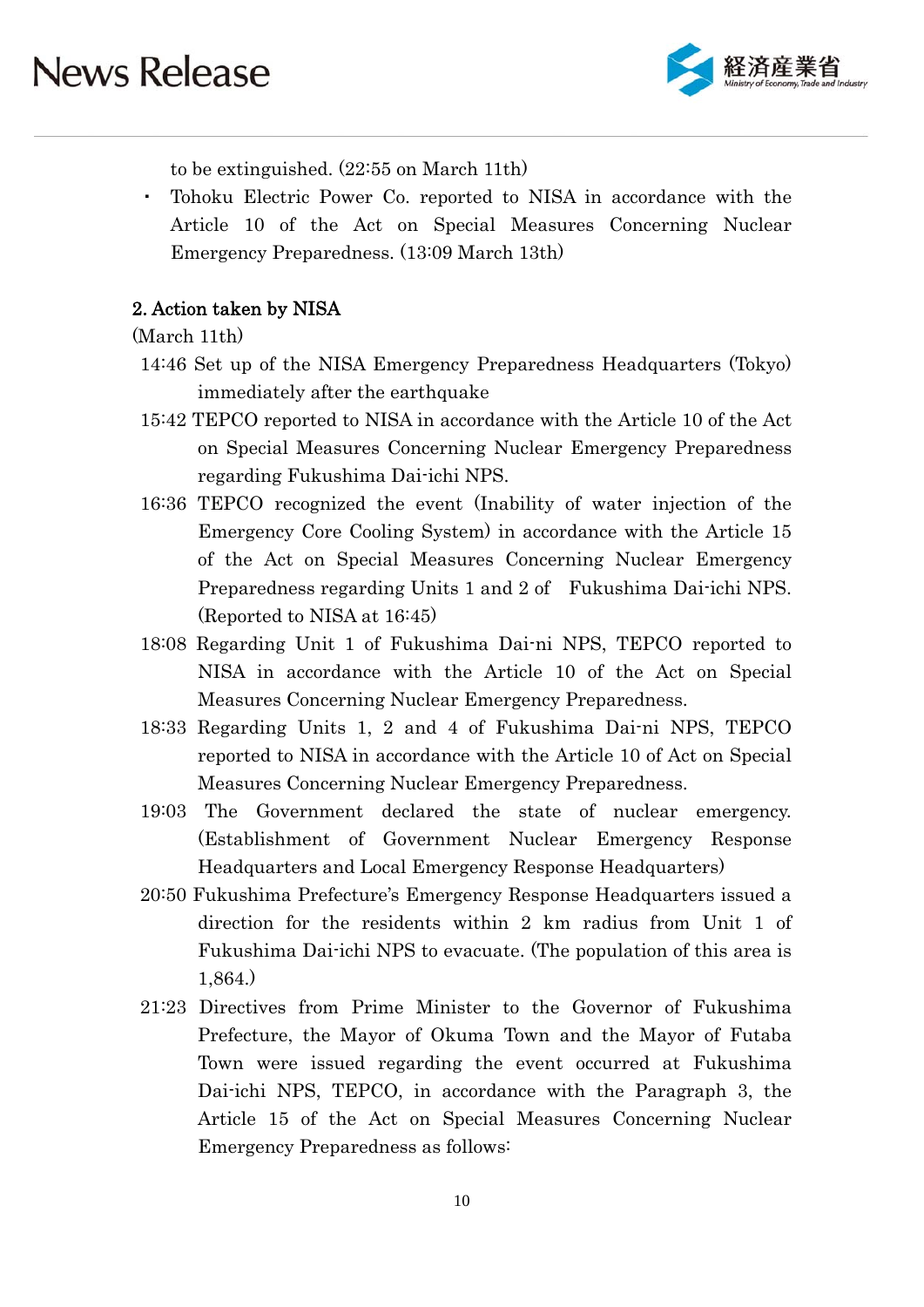

- Direction for the residents within 3km radius from Unit 1 of Fukushima Dai-ichi NPS to evacuate
- Direction for the residents within 10km radius from Unit 1 of Fukushima Dai-ichi NPS to stay in-house
- 24:00 Vice Minister of Economy, Trade and Industry, Ikeda arrived at the Local Emergency Response Headquarters

(March12th)

- 05:22 Regarding Unit 1 of Fukushima Dai-ni NPS, TEPCO recognized the event (Loss of pressure suppression function) to fall under the Article 15 of the Act on Special Measures Concerning Nuclear Emergency Preparedness. (Reported to NISA at 06:27)
- 05:32 Regarding Unit 2 of Fukushima Dai-ni NPS, TEPCO recognized the event (Loss of pressure suppression function) to fall under the Article 15 of the Act on Special Measures Concerning Nuclear Emergency Preparedness.
- 05:44 Residents within 10km radius from Unit 1 of Fukushima Dai-ichi NPS shall evacuate by the Prime Minister Directive.
- 06:07 Regarding of Unit 4 of Fukushima Dai-ni NPS, TEPCO recognized the event (Loss of pressure suppression function) to fall under the Article 15 of the Act on Special Measures Concerning Nuclear Emergency Preparedness.
- 06:50 In accordance with the Paragraph 3, the Article 64 of the Nuclear Regulation Act, the order was issued to control the internal pressure of PCV of Units 1 and 2 of Fukushima Dai-ichi NPS.
- 07:45 Directives from Prime Minister to the Governor of Fukushima Prefecture, the Mayors of Hirono Town, Naraha Town , Tomioka Town and Okuma Town were issued regarding the event occurred at Fukushima Dai-ni NPS, TEPCO, pursuant to the Paragraph 3, the Article 15 of the Act on Special Measures Concerning Nuclear Emergency Preparedness as follows:
	- Direction for the residents within 3km radius from Fukushima Dai-ni NPS to evacuate
	- Direction for the residents within 10km radius from Fukushima Dai-ni NPS to stay in-house
- 17:00 TEPCO reported to NISA the event (Unusual increase of radiation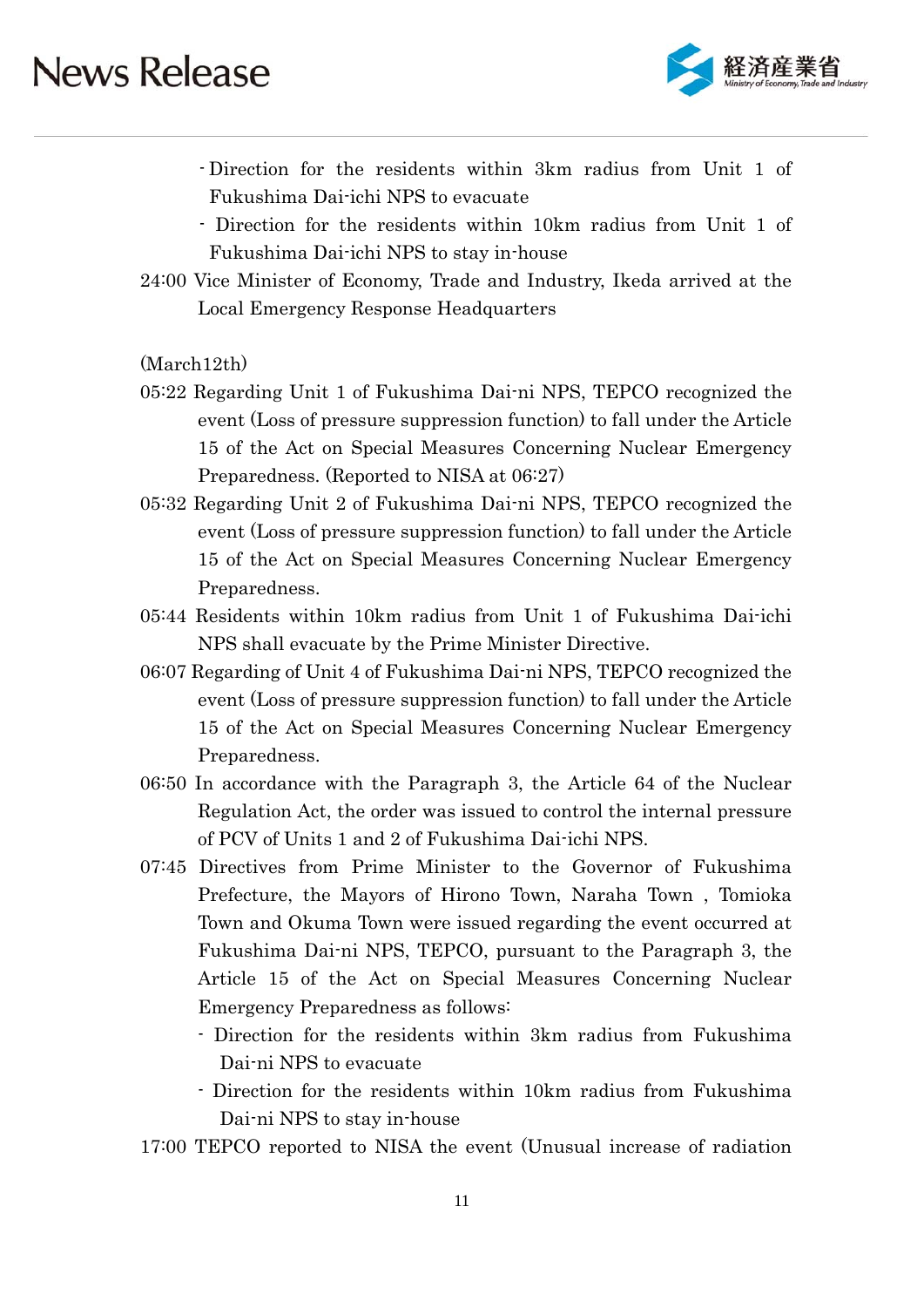

dose at the site boundary) falling under the Article 15 of the Act on Special Measures Concerning Nuclear Emergency Preparedness regarding Fukushima Dai-ichi NPS.

- 17:39 Prime Minister directed evacuation of the residents within the 10 km radius from Fukushima Dai-ni NPS.
- 18:25 Prime Minister directed evacuation of the residents within the 20km radius from Fukushima Dai-ichi NPS.
- 19:55 Directives from Prime Minister was issued regarding seawater injection to Unit 1 of Fukushima Dai-ichi NPS.
- 20:05 Considering the Directives from Prime Minister and pursuant to the Paragraph 3, the Article 64 of the Nuclear Regulation Act, the order was issued to inject seawater to Unit 1 of Fukushima Dai-ichi NPS and so on.
- 20:20 At Unit 1 of Fukushima Dai-ichi NPS, seawater injection started.

(March 13th)

- 05:38 TEPCO reported to NISA the event (Total loss of coolant injection function) falling under the Article 15 of the Act on Special Measures Concerning Nuclear Emergency Preparedness regarding Unit 3 of Fukushima Dai-ichi NPS. Recovering efforts by TEPCO of the power source and coolant injection function and the work on venting were under way.
- 09:01 TEPCO reported to NISA the event (Unusual increase of radiation dose at the site boundary) falling under the Article 15 of the Act on Special Measures Concerning Nuclear Emergency Preparedness regarding Fukushima Dai-ichi NPS.
- 09:08 Pressure suppression and fresh water injection started for Unit 3 of Fukushima Dai-ichi NPS.
- 09:20 The Pressure Vent Valve of Unit 3 of Fukushima Dai-ichi NPS was opened.
- 09:30 Directive was issued for the Governor of Fukushima Prefecture, the Mayors of Okuma Town, Futaba Town, Tomioka Town and Namie Town in accordance with the Act on Special Measures Concerning Nuclear Emergency Preparedness on the contents of radioactivity decontamination screening.
- 09:38 TEPCO reported to NISA that Unit 1 of Fukushima Dai-ichi NPS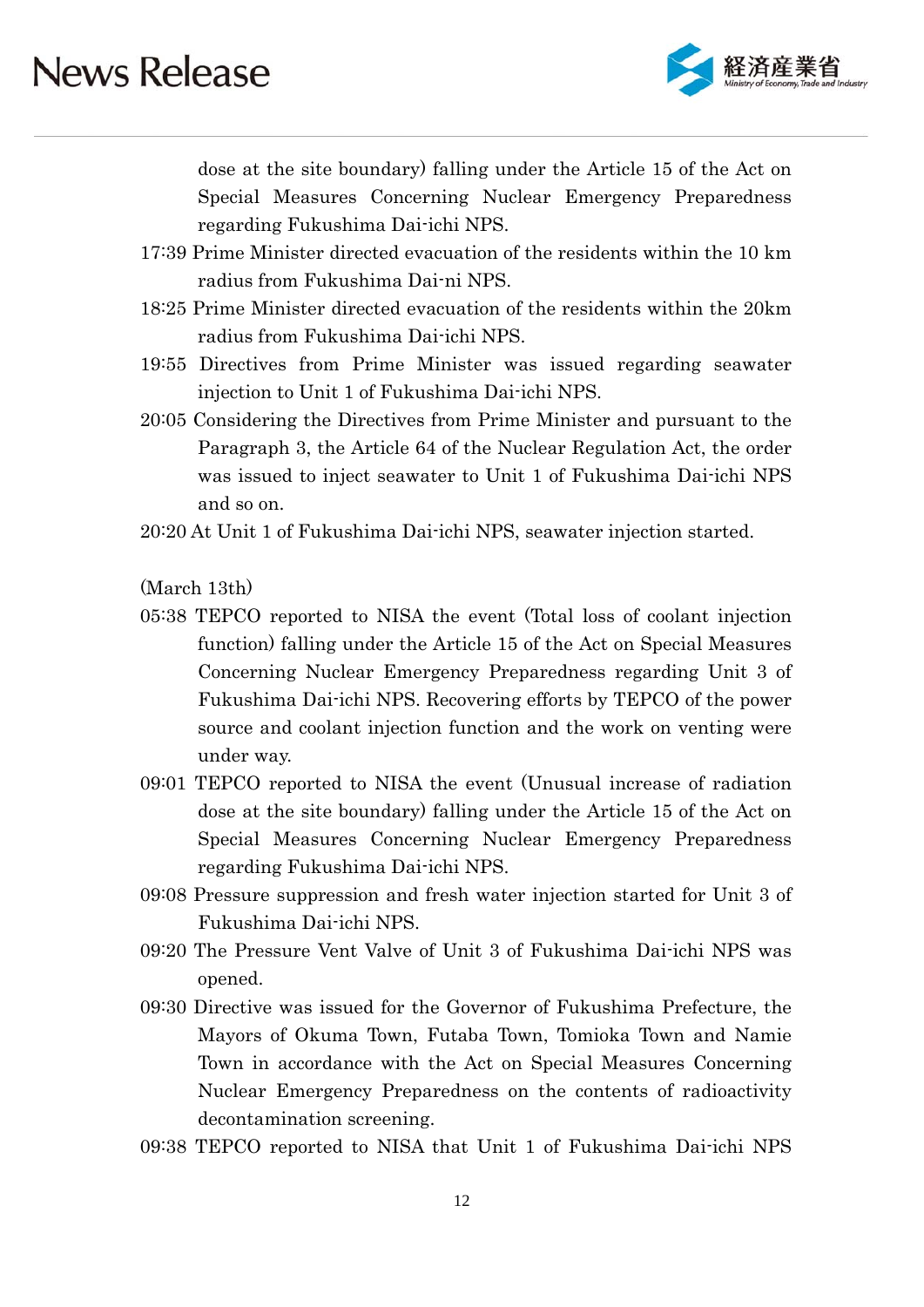

reached a situation specified in the Article 15 of the Act on Special Measures Concerning Nuclear Emergency Preparedness.

- 13:09 Tohoku Electric Power Co. reported to NISA that Onagawa NPS reached a situation specified in the Article 10 of the Act on Special Measures Concerning Nuclear Emergency Preparedness.
- 13:12 Fresh water injection was switched to seawater injection for Unit 3 of Fukushima Dai-ichi NPS.
- 14:36 TEPCO reported to NISA the event (Unusual increase of radiation dose at the site boundary) falling under the Article 15 of the Act on Special Measures Concerning Nuclear Emergency Preparedness regarding Fukushima Dai-ichi NPS.

(March 14th)

- 01:10 Seawater injection for Units 1 and 3 of Fukushima Dai-ichi NPS were temporarily interrupted due to the lack of seawater in pit.
- 03:20 Seawater injection for Unit 3 of Fukushima Dai-ichi NPS was restarted.
- 04:40 TEPCO reported to NISA the event (Unusual increase of radiation dose at the site boundary) falling under the Article 15 of the Act on Special Measures Concerning Nuclear Emergency Preparedness regarding Fukushima Dai-ichi NPS.
- 05:38 TEPCO reported to NISA the event (Unusual increase of radiation dose at the site boundary) falling under the Article 15 of the Act on Special Measures Concerning Nuclear Emergency Preparedness regarding Fukushima Dai-ichi NPS.
- 07:52 TEPCO reported to NISA the event (Unusual rise of the pressure in PCV) falling under the Article 15 of the Act on Special Measures Concerning Nuclear Emergency Preparedness regarding Unit 3 of Fukushima Dai-ichi NPS.
- 13:25 Regarding Unit 2 of Fukushima Dai-ichi NPS, TEPCO recognised the event (Loss of reactor cooling function) to fall under the Article 15 of the Act on Special Measures Concerning Nuclear Emergency Preparedness.
- 22:13 TEPCO reported to NISA in accordance with the Article 10 of the Act on Special Measures Concerning Nuclear Emergency Preparedness regarding Fukushima Dai-ni NPS.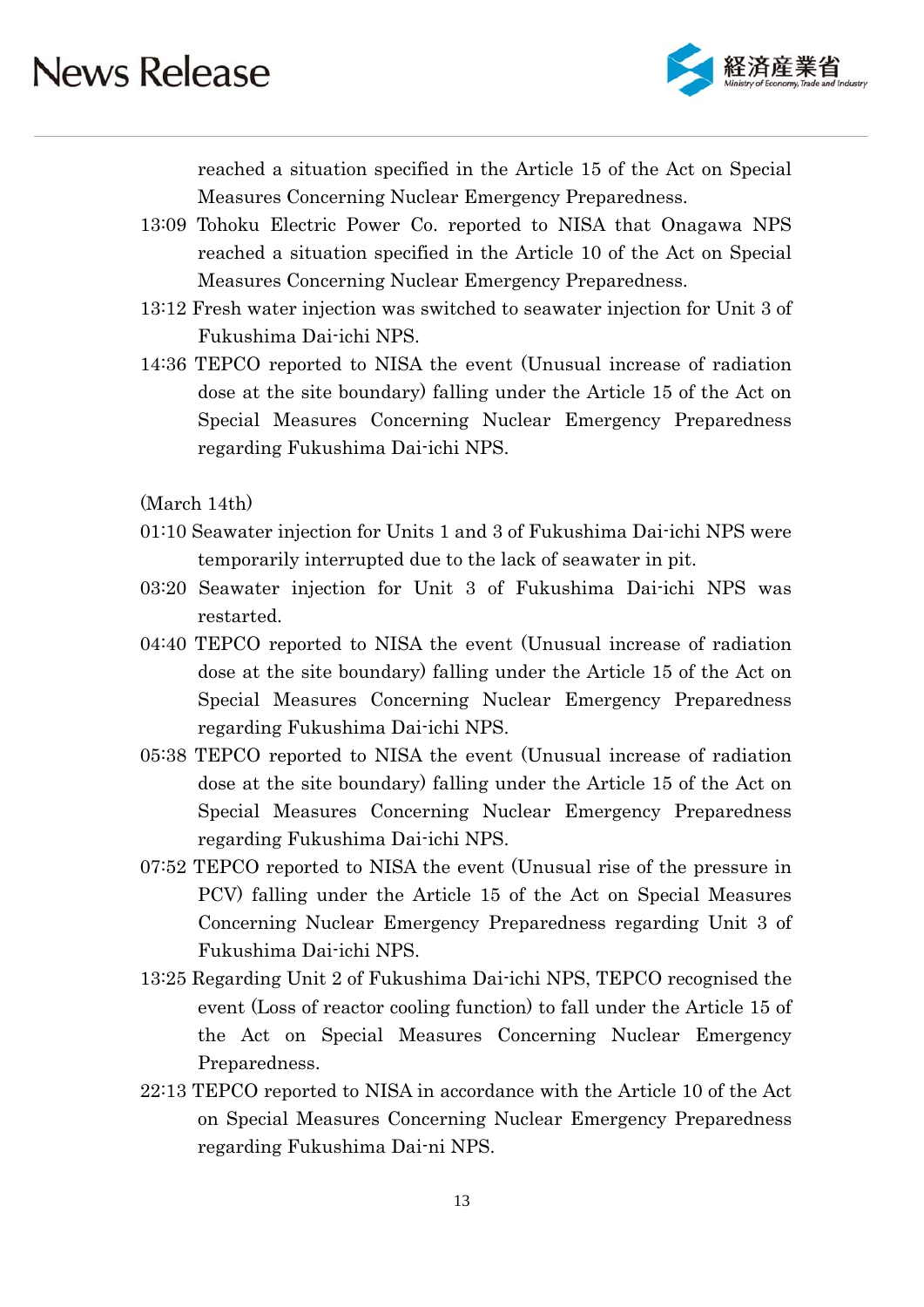

22:35 TEPCO reported to NISA the event (Unusual increase of radiation dose at the site boundary) falling under the Article 15 of the Act on Special Measures Concerning Nuclear Emergency Preparedness regarding Fukushima Dai-ichi NPS.

(March 15th)

- 00:00: The acceptance of experts from IAEA was decided. NISA agreed to accept the offer of dispatching of the expert on NPS damage from IAEA considering the intention by Mr. Amano, Director General of IAEA. Therefore, the schedule of expert acceptance will be planned from now on according to the situation.
- 00:00: NISA also decided the acceptance of experts dispatched from NRC.
- 07:21 TEPCO reported to NISA the event (Unusual increase of radiation dose at the site boundary) falling under the Article 15 of the Act on Special Measures Concerning Nuclear Emergency Preparedness regarding Fukushima Dai-ichi NPS.
- 07:24 Incorporated Administration Agency, Japan Atomic Energy Agency (JAEA) reported to NISA in accordance with the Article 10 of the Act on Special Measures Concerning Nuclear Emergency Preparedness regarding Nuclear Fuel Cycle Engineering Laboratories, Tokai Research and Development Centre.
- 07:44 JAEA reported to NISA in accordance with the Article 10 of the Act on Special Measures Concerning Nuclear Emergency Preparedness regarding Nuclear Science Research Institute.
- 08:54 TEPCO reported to NISA the event (Unusual increase of radiation dose at the site boundary) falling under the Article 15 of the Act on Special Measures Concerning Nuclear Emergency Preparedness regarding Fukushima Dai-ichi NPS.
- 10:30 According to the Nuclear Regulation Act, Minister of Economy, Trade and Industry issued the directions as follows.
	- For Unit 4: To extinguish fire and to prevent the occurrence of re-criticality
	- For Unit 2: To inject water to reactor vessel promptly and to vent Drywell.
- 10:59 Considering the possibility of lingering situation, it was decided that the function of the Local Emergency Response Headquarters was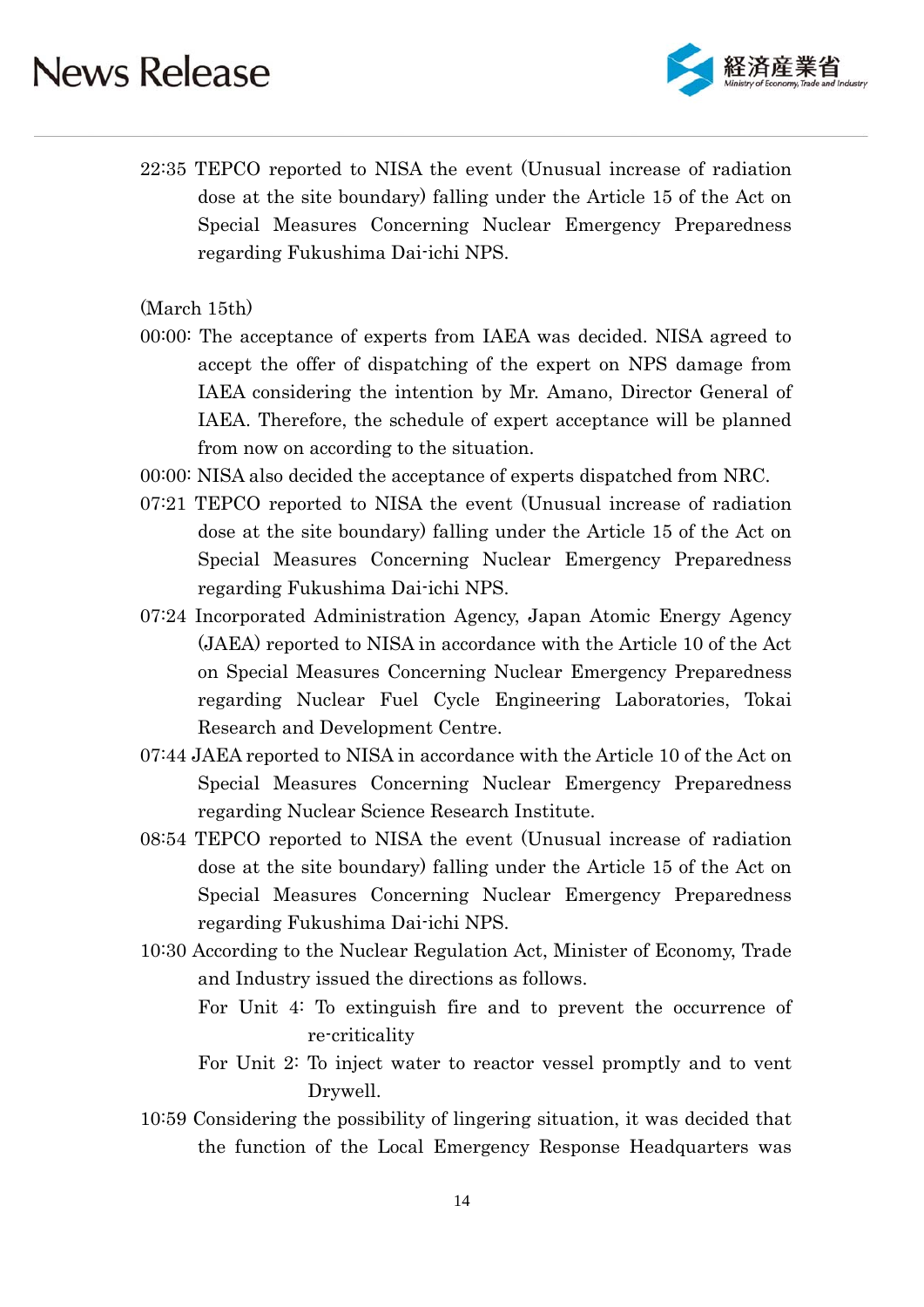

moved to the Fukushima Prefectural Office.

11:00 Prime Minister directed the in-house stay area.

 In-house stay was additionally directed to the residents in the area from 20 km to 30 km radius from Fukushima Dai-ichi NPS considering in-reactor situation.

- 16:30 TEPCO reported to NISA the event (Unusual increase of radiation dose at the site boundary) falling under the Article 15 of the Act on Special Measures Concerning Nuclear Emergency Preparedness regarding Fukushima Dai-ichi NPS.
- 22:00 According to the Nuclear Regulation Act, Minister of Economy, Trade and Industry issued the following direction.
	- For Unit 4: To implement the injection of water to the Spent Fuel Pool.
- 23:46 TEPCO reported to NISA the event (Unusual increase of radiation dose at the site boundary) falling under the Article 15 of the Act on Special Measures Concerning Nuclear Emergency Preparedness regarding Fukushima Dai-ichi NPS.

(March 18th)

- 13:00 Ministry of Education, Culture, Sports, Science and Technology decided to reinforce the nation-wide monitoring survey in the emergency of Fukushima Dai-ichi and Dai-ni NPS.
- 15:55 TEPCO reported to NISA on the accidents and failure at Units 1, 2, 3 and 4 of Fukushima Dai-ichi NPS (Leakage of the radioactive materials inside of the reactor buildings to non-controlled area of radiation) pursuant to the Article 62-3 of the Nuclear Regulation Act.
- 16:48 Japan Atomic Power Co. reported to NISA accidents and failures in Tokai NPS (Failure of the seawater pump motor of the emergency diesel generator 2C) pursuant to the Article 62-3 of the Nuclear Regulation Act.

(March 19th)

07:44 The second unit of Emergency Diesel Generator (A) for Unit 6 started up.

 TEPCO reported to NISA that the pump for RHR (C) for Unit 5 started up and started to cooling Spent Fuel Storage Pool. (Power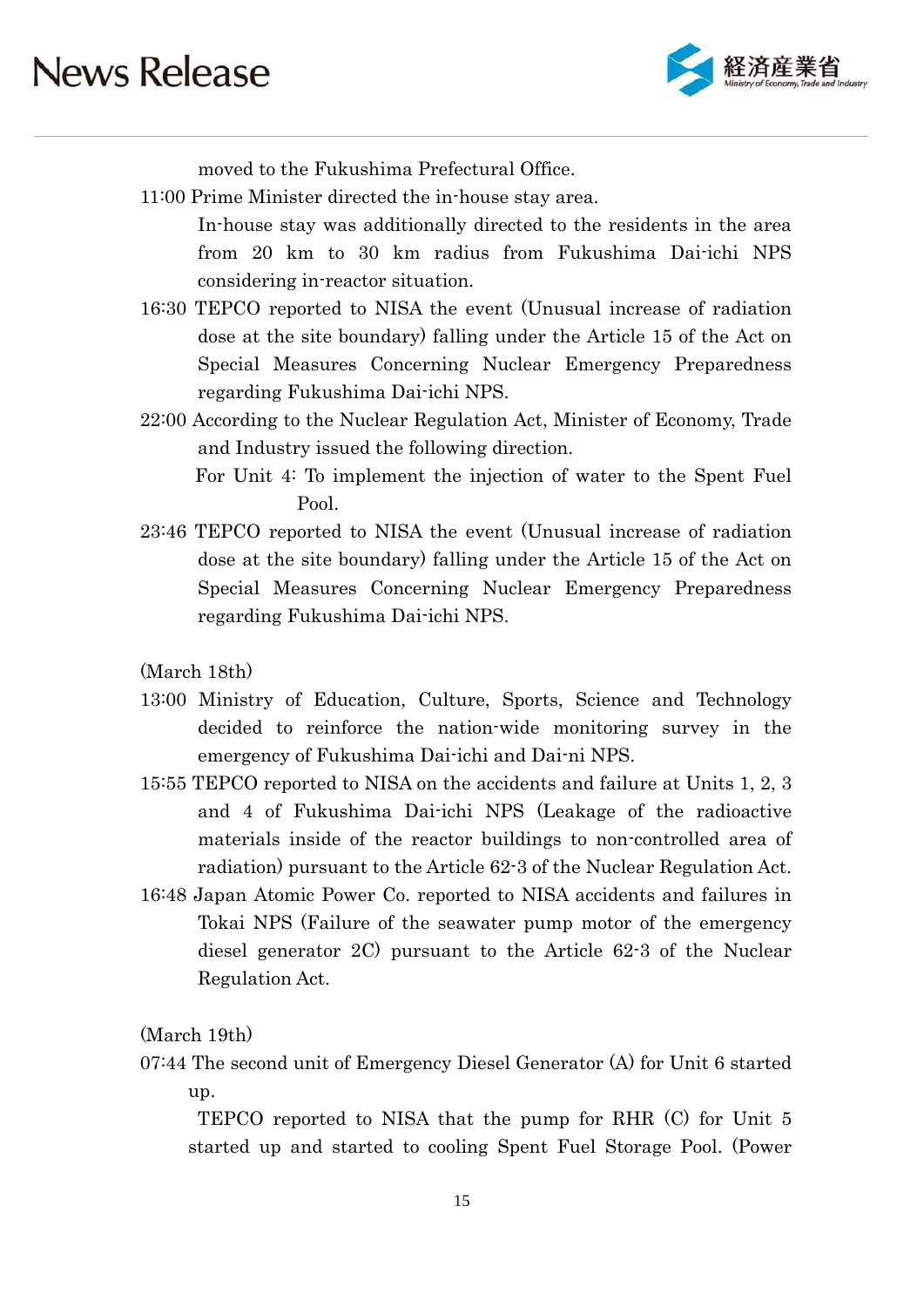

supply: Emergency Diesel Generator for Unit 6)

08:58 TEPCO reported to NISA the event (Unusual increase of radiation dose at the site boundary) falling under the Article 15 of the Act on Special Measures Concerning Nuclear Emergency Preparedness regarding Fukushima Dai-ichi NPS.

#### (March 20th)

23:30 Directive from Local Emergency Response Headquarters to the Prefectural Governor and the heads of cities, towns and villages (Tomioka Town, Hutaba Town, Okuma Town, Namie Town, Kawauchi Village, Naraha Town, Minamisouma City, Tamura City, Kazurao Village, Hirono Town, Iwaki City and Iidate Village) was issued regarding the change of the reference value for the screening level for decontamination of radioactivity.

#### (March 21st)

- 07:45 Directive titled as "Administration of the stable Iodine" was issued from Local Emergency Response Headquarters to the Prefectural Governor and the heads of cities, towns and villages (Tomioka Town, Hutaba Town, Okuma Town, Namie Town, Kawauchi Village, Naraha Town, Minamisouma City, Tamura City, Kazurao Village, Hirono Town, Iwaki City and Iidate Village), which directs the above-mentioned governor and the heads to administer stable Iodine under the direction of the headquarters and in the presence of medical experts, and not to administer it on personal judgements.
- 16:45 Directive titled as "Ventilation for using heating equipments within the in-house evacuation zone" was issued from the Head of Local Emergency Response Headquarters to the Prefectural Governor and the heads of cities, towns and villages (Tomioka Town, Hutaba Town, Okuma Town, Namie Town, Kawauchi Village, Naraha Town, Minamisouma City, Tamura City, Kazurao Village, Hirono Town, Iwaki City and Iidate Village), which directs the above-mentioned governor and heads to publicly announce the guidance to the residents within the in-house evacuation zone, concerning the indoor use of heating equipments that require ventilation, in order to avoid poisoning from carbon monoxide and to reduce exposure.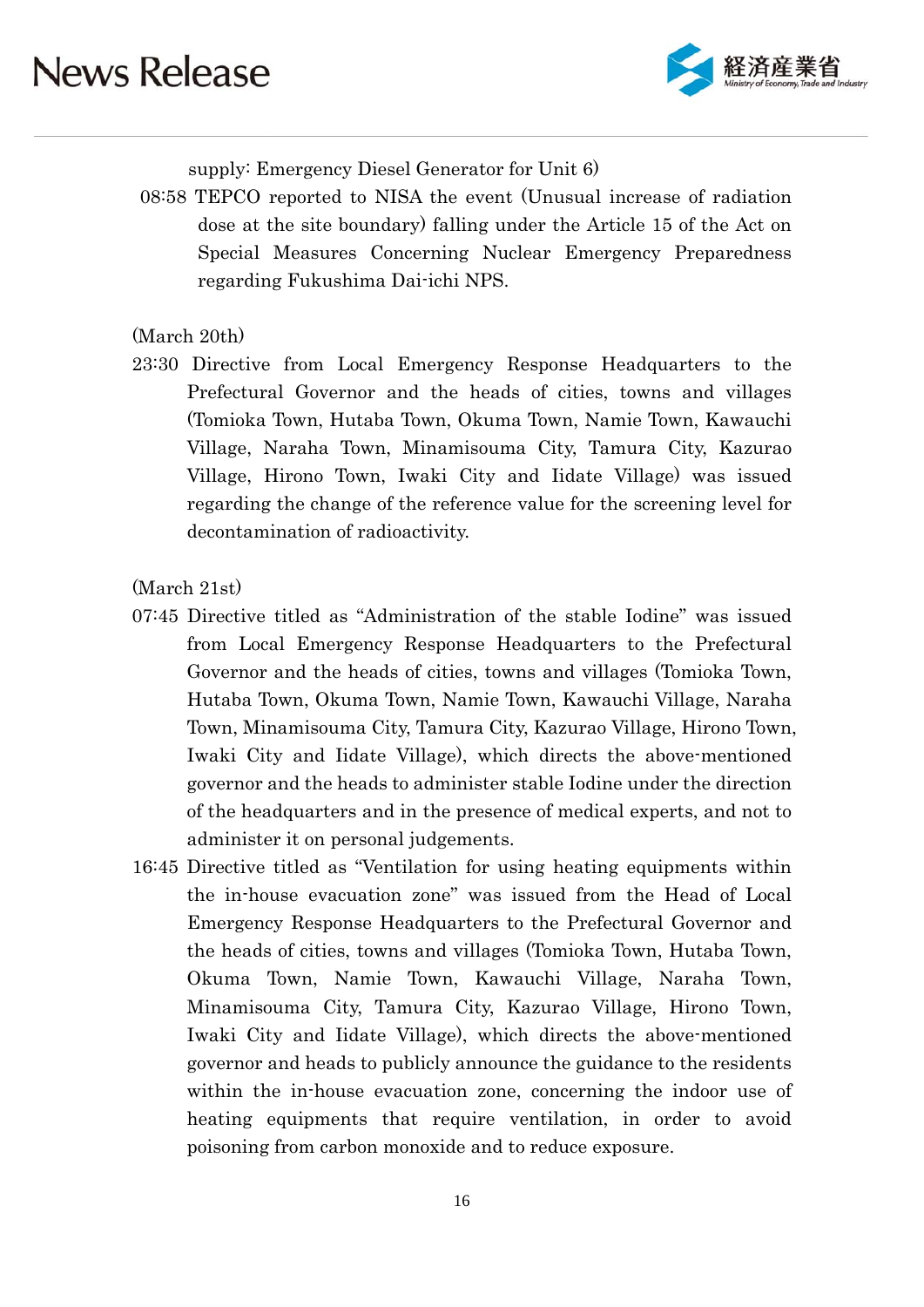

17:50 Directive from the Head of Government Nuclear Emergency Response Headquarters to the Prefectural Governors of Fukushima, Ibaraki, Tochigi and Gunma was issued, which direct the above-mentioned governors to issue a request to relevant businesses and people to suspend shipment of spinach, *Kakina* (a green vegetable) and raw milk for the time being.

#### (March 22nd)

- 16:00 NISA received the response (Advice) from Nuclear Safety Commission Emergency Technical Advisory Body to the request for advice made by NISA, regarding the report from TEPCO titled as "The Results of Analysis of Seawater" dated March 22nd.
- $\leq$  Possibility on radiation exposure (As of 12:30 March 24th)  $\geq$
- 1. Exposure of residents
- (1) Including the about 60 evacuees from Futaba Public Welfare Hospital to Nihonmatsu City Fukushima Gender Equality Centre, as the result of measurement of 133 persons at the Centre, 23 persons counted more than 13,000 cpm were decontaminated.
- (2) The 35 residents transferred from Futaba Public Welfare Hospital to Kawamata Town Saiseikai Kawamata Hospital by private bus arranged by Fukushima Prefecture were judged to be not contaminated by the Prefectural Response Centre.
- (3) As for the about 100 residents in Futaba Town evacuated by bus, the results of measurement for 9 of the 100 residents were as follows. The evacuees, moving outside the Prefecture (Miyagi Prefecture), were divided into two groups, which joined later to Nihonmatsu City Fukushima Gender Equality Centre.

| No. of Counts                           | No. of Persons |
|-----------------------------------------|----------------|
| $18,000$ cpm                            |                |
| 30,000-36,000cpm                        |                |
| $40,000$ cpm                            |                |
| little less than 40,000cpm <sup>*</sup> |                |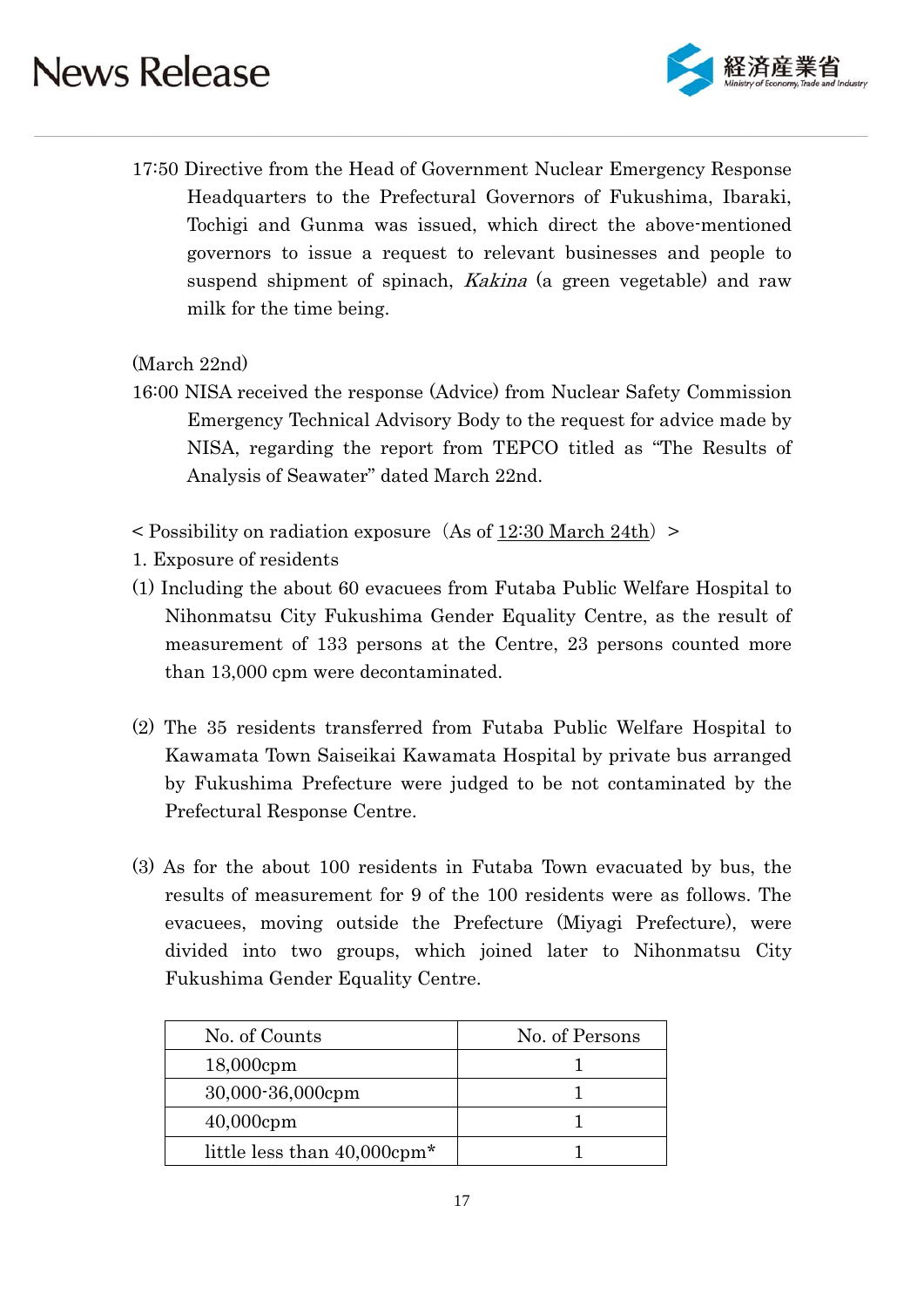

| very small counts |  |  |  |  |
|-------------------|--|--|--|--|
| .                 |  |  |  |  |

 \*(These results were measured without shoes, though the first measurement exceeded 100,000cpm)

(4) The screening was started at the Off site Centre in Okuma Town from March 12th to 15th. 162 people received examination until now. At the beginning, the reference value was set at 6,000cpm. 110 people were at the level below 6,000 cpm and 41 people were at the level of 6,000 cpm or more. When the reference value was increased to 13,000 cpm afterward, 8 people were at the level below 13,000 cpm and 3 people are at the level of 13,000 cpm or more.

The 5 out of 162 people examined were transported to hospital after being decontaminated.

- (5) The Fukushima Prefecture carried out the evacuation of patients and personnel of the hospitals located within 10km area. The screening of all the members showed that 3 persons have the high counting rate. These members were transported to the secondary medical institute of exposure. As a result of the screening on 60 fire fighting personnel involved in the transportation activities, the radioactivity higher than twice of the back ground was detected on 3 members. Therefore, all the 60 members were decontaminated.
- 2. Exposure of workers
- (1) As for the 18 workers conducting operations in Fukushima Dai-ichi NPS, results of measurements are as follows;
	- One worker: At the level of exposure as 106.3 mSv, no risk of internal exposure and no medical treatment required.
	- Other workers: At the level of no risk for health but concrete numerical value is unknown.
- (2) As for the 7 people working at the time of explosion at around the Unit 3 of Fukushima Dai-ichi NPS who were injured and conscious, 6 out of 7 people were decontaminated by an industrial doctor of the clinic in Fukushima Dai-ni NPS, and confirmed to have no risk. The other one was decontaminated at the clinic and the medical treatment was completed.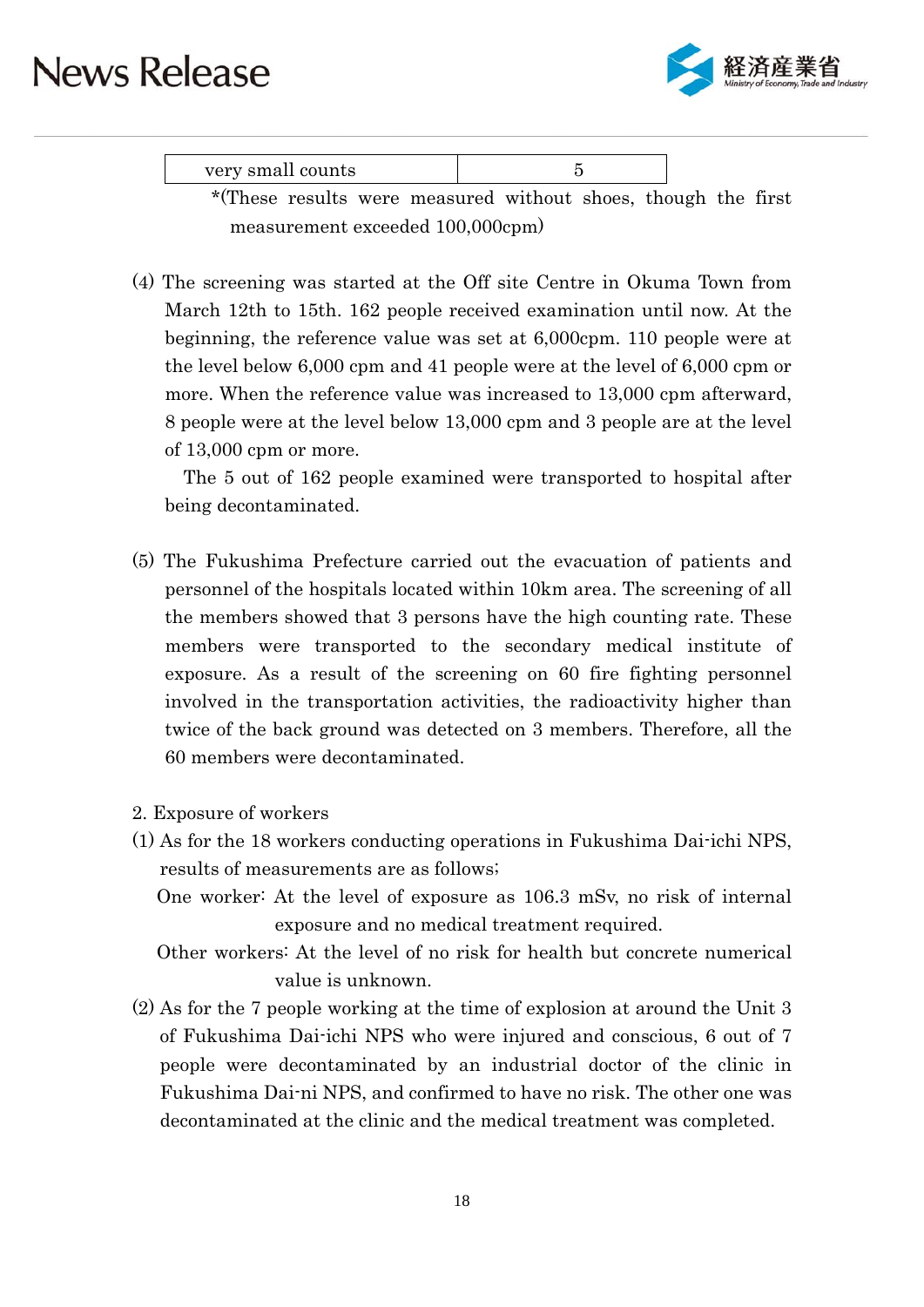

#### 3. Others

- (1) Fukushima Prefecture has started the screening from 13 March. It is carried out by rotating the evacuation sites and at the 14 places (set up permanently) such as health offices. Up until March 21st, the screening was done to 75,429 people. Among them, 97 people were above the 100,000cpm, but when measured these people again without clothes, etc., the counts decreased to 100,000cpm and below, and there was no case which affects health.
- (2) 5 members of Self-Defence Force who worked for water supply in Fukushima Dai-ichi NPS were exposed. After the work (March 14th), 30,000 cpm was counted by the measurement at Off site Centre. The counts after decontamination were between 5,000 and 10,000 cpm. One member was transferred to National Institute of Radiological Sciences. After the examination, judged that there were wounds but no risk for health from the exposure, the one was released from the hospital on March 17th. No other exposure of the Self-Defence Force member was confirmed at the Ministry of Defence.
- (3) As for policeman, the decontaminations of two policemen were confirmed by the National Police Agency. Nothing unusual was reported.

<Directive of screening levels for decontamination of radioactivity>

(1) On March 20th, the Local Emergency Response Headquarters issued the directive to change the reference value for the screening level for decontamination of radioactivity as the following to the Prefectural Governor and the heads of cities, towns and villages (Tomioka Town, Hutaba Town, Okuma Town, Namie Town, Kawauchi Village, Naraha Town, Minamisouma City, Tamura City, Kazurao Village, Hirono Town, Iwaki City and Iidate Village).

 $Old: 40 Bq/cm<sup>2</sup> measured by a gamma-ray survey meter or 6,000 rpm$ New : 1  $\mu$  Sv/hour (dose rate at 10cm distance) or 100,000cpm equivalent

<Directives of administrating stable Iodine during evacuation>

(1) On March 16th, the Local Emergency Response Headquarters issued "Directive to administer the stable Iodine during evacuation from the evacuation area (20 km radius)" to the Prefectural Governor and the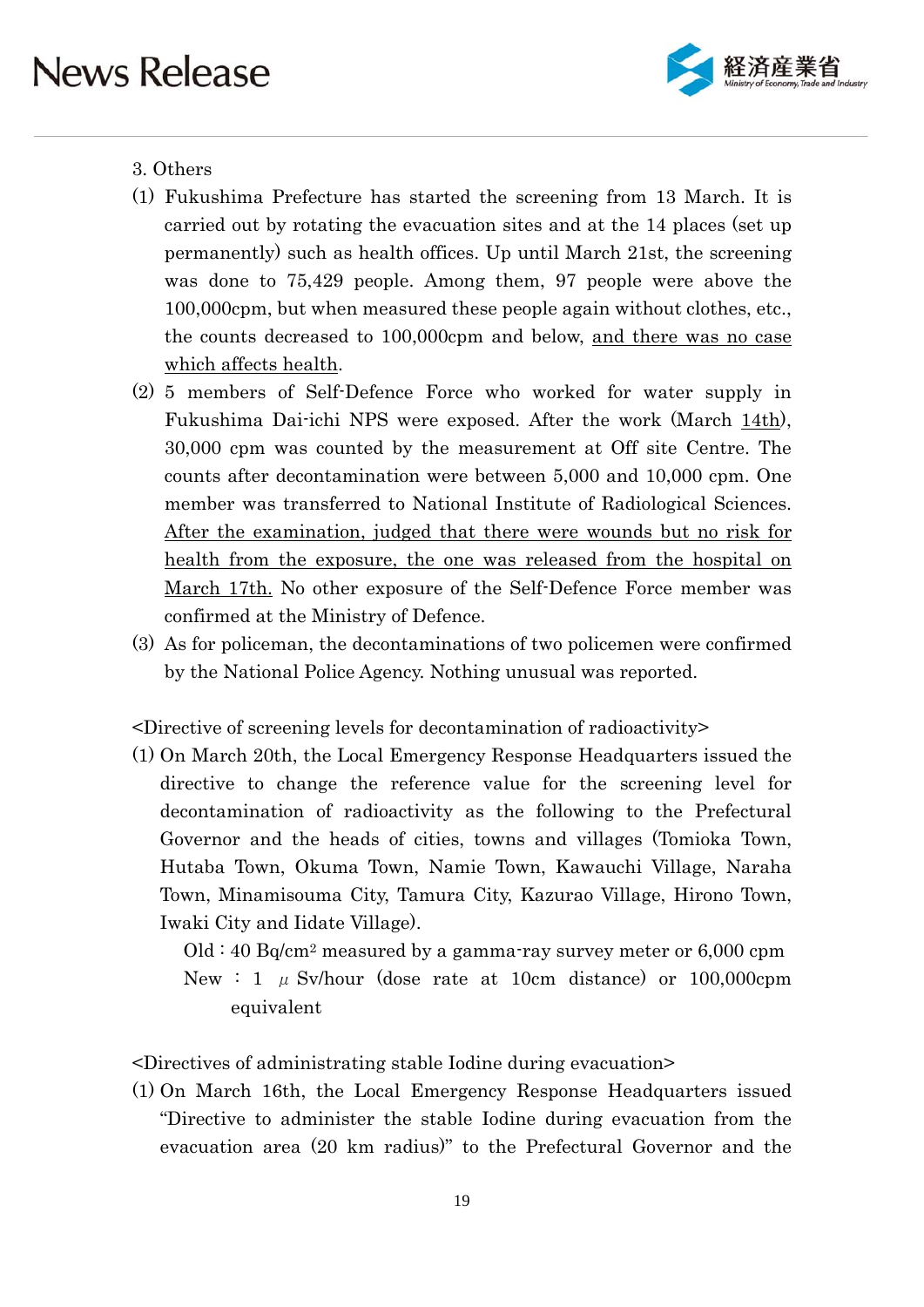

heads of cities, towns and villages (Tomioka Town, Hutaba Town, Okuma Town, Namie Town, Kawauchi Village, Naraha Town, Minamisouma City, Tamura City, Kazurao Village, Hirono Town, Iwaki City and Iidate Village).

(2) On March 21st, the Local Emergency Response Headquarters issued Directive titled as "Administration of the stable Iodine" to the Prefectural Governor and the heads of cities, towns and villages (Tomioka Town, Hutaba Town, Okuma Town, Namie Town, Kawauchi Village, Naraha Town, Minamisouma City, Tamura City, Kazurao Village, Hirono Town, Iwaki City and Iidate Village), which directs the above-mentioned governor and heads to administer stable Iodine under the direction of the headquarters and in the presence of medical experts, and not to administer it on personal judgements.

<Situation of the injured (As of 12:30 March 24th)>

- 1. Injury due to earthquake
	- Two employees (slightly)
	- Two subcontract employees (one fracture in both legs)
	- Two missing (TEPCO's employee, missing in the turbine building of Unit 4)
	- One emergency patient (According to the local prefecture, one patient of cerebral infarction was transported by the ambulance).
	- Ambulance was requested for one employee complaining the pain at left chest outside of control area (conscious).
	- Two employees complaining discomfort wearing full-face mask in the main control room were transported to Fukushima Dai-ni NPS for a consultation with an industrial doctor.
- 2. Injury due to the explosion of Unit 1 of Fukushima Dai-ichi NPS
	- Four employees were injured at the explosion and smoke of Unit 1 around turbine building (non-controlled area of radiation) and were examined by Kawauchi Clinic.
- 3. Injury due to the explosion of Unit 3 of Fukushima Dai-ichi NPS
	- Four TEPCO's employees
	- Three subcontractor employees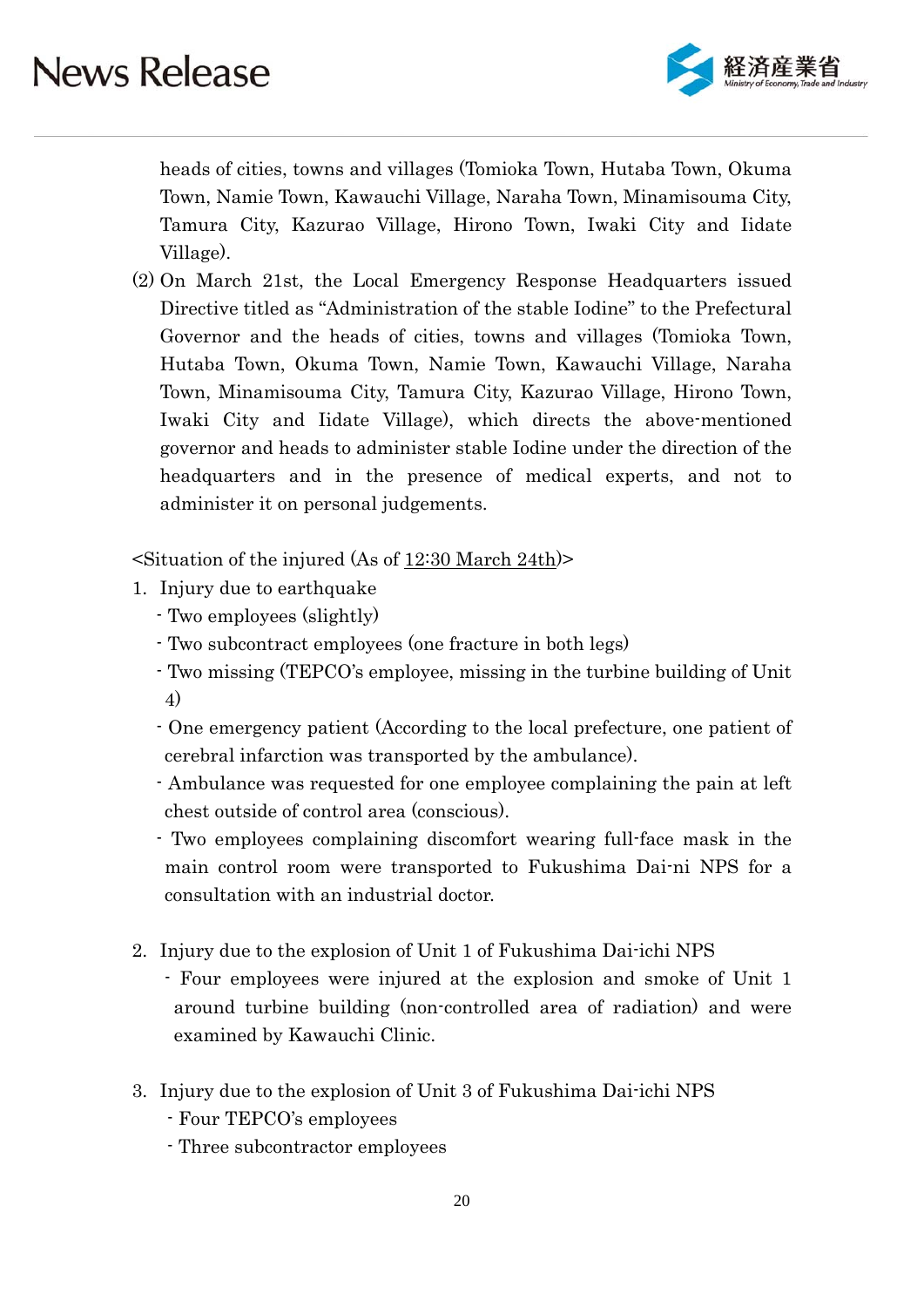

- Four members of Self-Defence Force (one of them was transported to National Institute of Radiological Sciences considering internal possible exposure. The examination resulted in no internal exposure. The member was discharged from the institute on March 16th.)
- 4. Other injuries

- A person who visited the clinic in Fukushima Dai-ni NPS from a transformer sub-station, claiming of a stomach ache, was transported to a clinic in Iwaki City, because the person was not contaminated.

 $\leq$ Situation of resident evacuation (As of  $12:30$  March 24th) $\geq$ 

At 11:00 March 15th, Prime Minister directed in-house stay to the residents in the area from 20 km to 30 km radius from Fukushima Dai-ichi NPS. The directive was conveyed to Fukushima Prefecture and related municipalities.

Regarding the evacuation as far as 20-km from Fukushima Dai-ichi NPS and 10-km from Fukushima Dai-ni NPS, necessary measures have already been taken.

- ・ The in-house stay in the area from 20 km to 30 km from Fukushima Dai-ichi NPS is made fully known to the residents concerned.
- ・Cooperating with Fukushima Prefecture, livelihood support to the residents in the in-house stay area are implemented.

<Directive regarding foods and drinks>

On March 21st, Directive from the Head of Government Nuclear Emergency Response Headquarters to the Prefectural Governors of Fukushima, Ibaraki, Tochigi and Gunma was issued, which directs above-mentioned governors to issue a request to relevant businesses and people to suspend shipment of the following products  $(1, 2)$  for the time being.

- ① Spinach and Kakina (a green vegetable) produced in Fukushima, Ibaraki, Tochigi and Gunma Prefectures
- ② Raw milk produced in Fukushima Prefecture

<Directive regarding the ventilation when using heating equipments in the